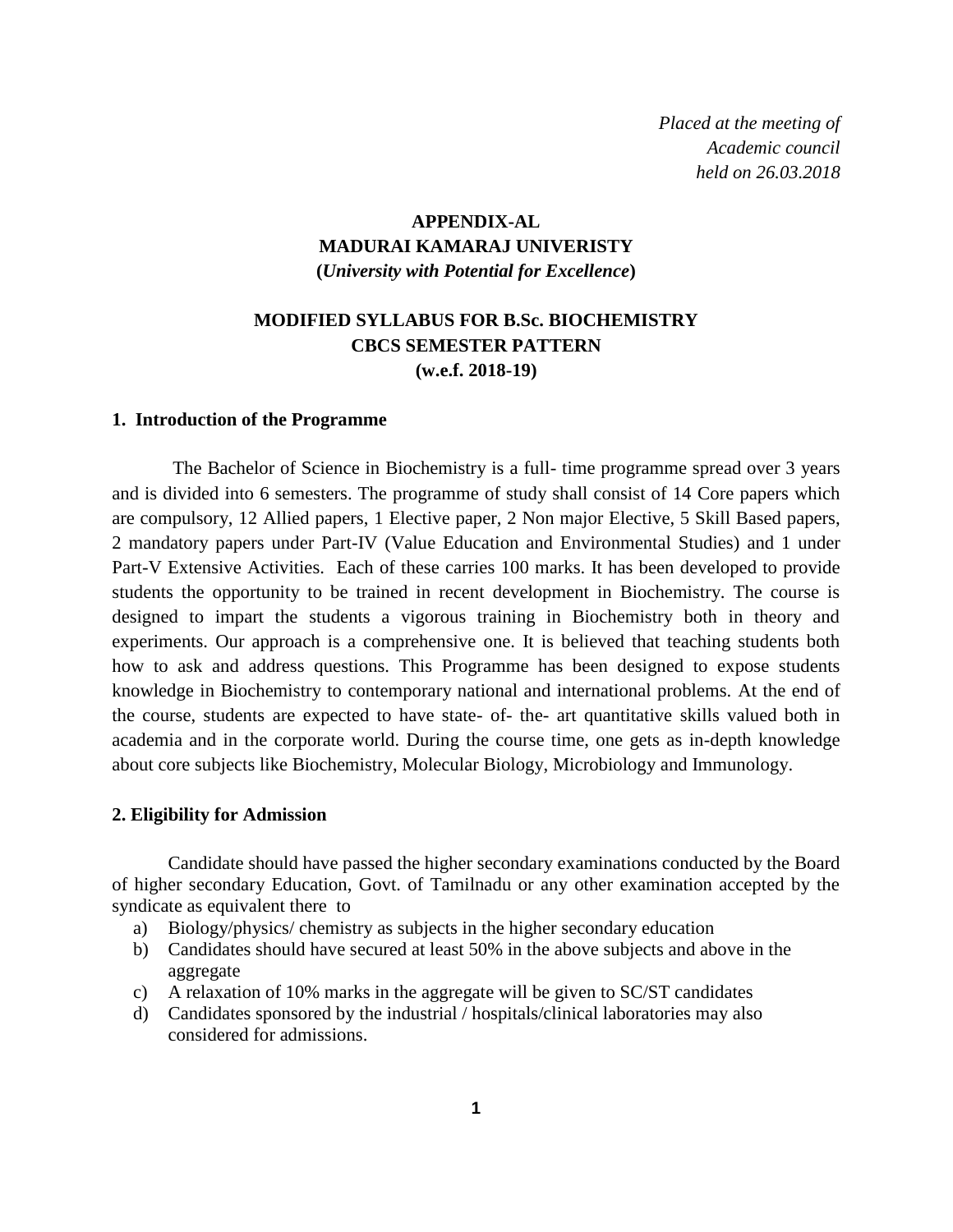## **3. Objectives of the Programme**

- To offer the knowledge, understanding and skills to UG students.
- To offer a balance between Theoretical and Experimental –Biochemistry.
- To improve the employability of the students
- To develop core competencies on critical thinking skills, hypothesizing and solving problems.

### **4. Outcome of the Programme**

- It serves as a basis to build a purely academic profile for further studies and research in Masters in Biochemistry.
- On successful completion of this course, one can apply for the Masters in Biochemistry. The degree holders can opt for further higher studies and career in various specializations of Biochemistry and Biotechnology

### **5. Core Subject Papers**

Core Subject papers shall consists of 14 papers as listed below.

- 1. Biomolecules
- 2. Enzymes
- 3. Biochemical Techniques
- 4. Major- Lab-I
- 5. Metabolism
- 6. Microbiology
- 7. Major- Lab -II
- 8. Molecular Biology
- 9. Immunology
- 10. Plant Biochemistry
- 11. Biotechnology
- 12. Clinical Biochemistry
- 13. Major-Lab III
- 14. Major Lab IV

### 6. **Allied Subject Papers**

Allied papers shall consists of 124 papers as listed below.

- 1. Chemistry- Theory I
- 2. Chemistry- Theory II
- 3. Chemistry Lab I
- 4. Chemistry- Theory III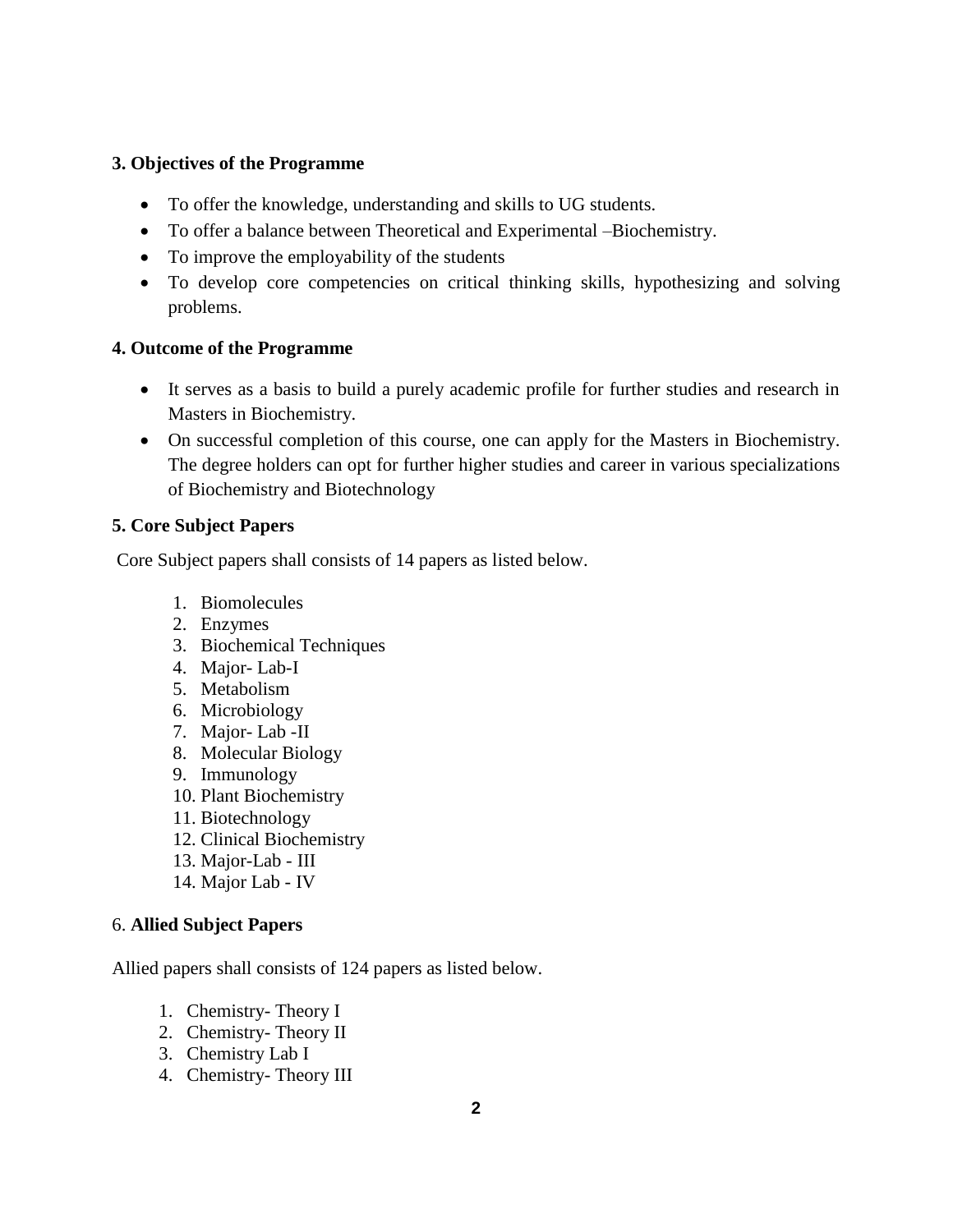- 5. Biology Theory I
- 6. Chemistry Theory IV
- 7. Chemistry Lab II
- 8. Biology Theory II
- 9. Biology Lab I
- 10. Biology Theory III
- 11. Biology Theory IV
- 12. Biology Lab II

Major Elective

1. Food Technology

#### **7. Non-major Electives**

- 1. Health and Human Disease
- 2. Herbal Medicine

#### **Skill Based Electives**

Skill Based Elective shall consists of 5 papers as listed below.

- 1. Biostatistics
- 2. Nutrition
- 3. Medical Lab Technology
- 4. Bioinformatics
- 5. Endocrinology

Part-IV: 1. Value Education, 2. Environmental Studies

Part-V: Extension Activities

#### **8. Unitization**

Each subject Paper consist of five units. One unit (Preferably the  $5<sup>th</sup>$  unit) will be handled by the students as a part of peer team teaching/learning process.

#### **9. Pattern of Semester Examination**

Three-year B. Sc., Biochemistry degree shall be having examinations of 14 Core papers, 12 Allied subjects, 1 Subject- Elective papers, 2 Non- Major Elective papers, 5 Skill Based Elective paper, 2 mandatory papers under Part-IV (Value Education and Environmental Studies) and 1 under Part-V Extensive Activities to be conducted in six semesters. First, third and fifth semester examinations shall be conducted in the month of November. The second, fourth and sixth semester examinations shall be held in the month of April. Each paper shall carry 100 marks of which 25 marks for internal assessment and 75 marks for external examinations for all the theory papers. For practicals, 40 marks for internal and 60 marks for external.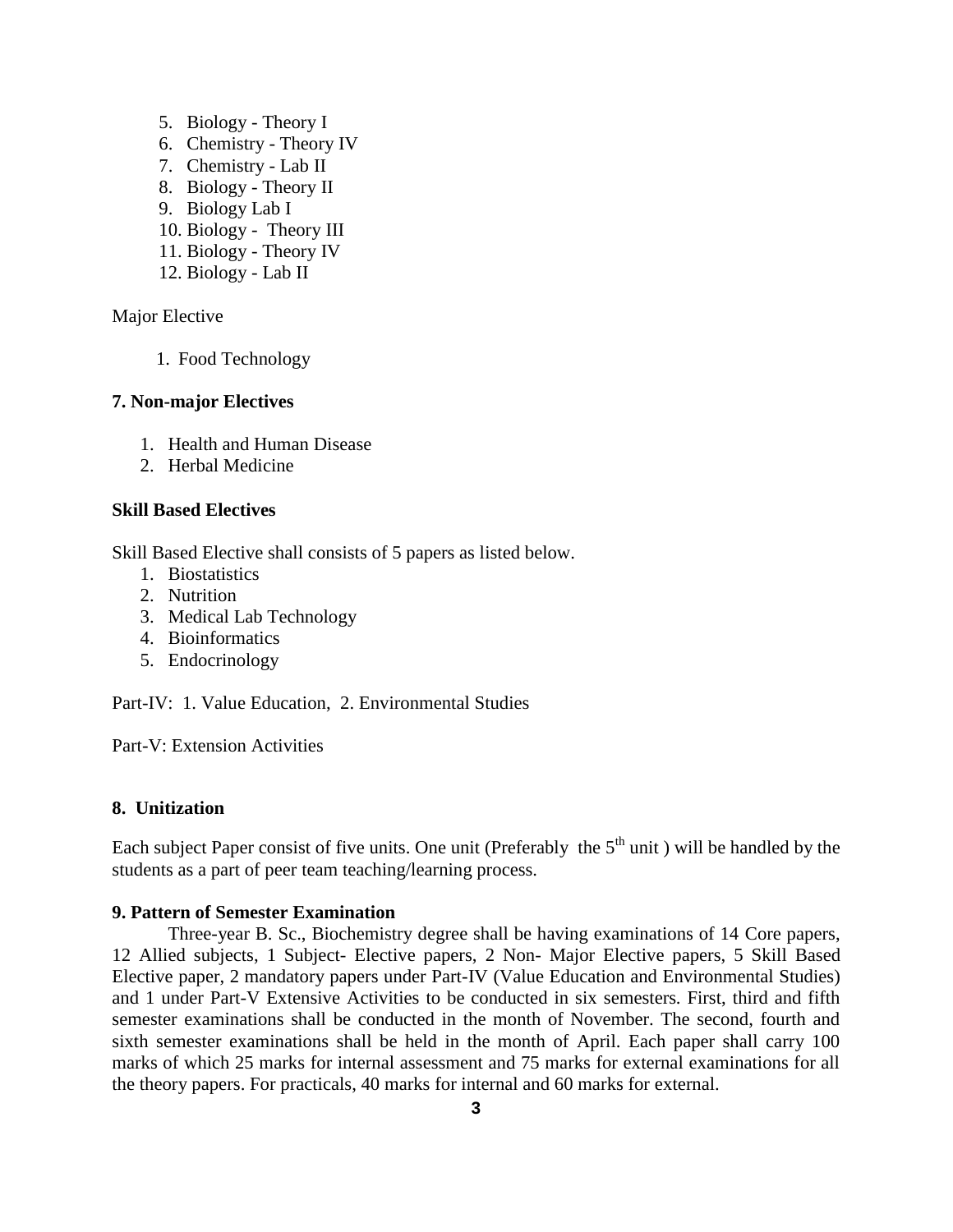#### **10. Scheme of Internal Assessment**

The components of Internal Assessment marks shall be as follows, for theory.

| Test                                       | : 10 Marks (Average of the best two tests) |
|--------------------------------------------|--------------------------------------------|
| Assignment                                 | $: 5$ Marks                                |
| Seminar/ Group Discussion/Quiz             | $: 5$ Marks                                |
| Peer Team Teaching                         | $: 5$ Marks                                |
| <b>Total</b>                               | $: 25$ Marks                               |
| For practical's, 40 marks is for internal. |                                            |

#### **11.External Examinations**

External examination for each Theory paper shall be conducted for 75 marks. Section A: 10 Multiple choice questions (One question from each unit)  $(10 \times 1 = 10 \text{ marks})$ Section B: 5 either/ or type questions (One question from each unit)  $(5 \times 7 = 35$  marks) Section C: 3 out of 5 questions. This may include 2 problems.  $(3 \times 10=30 \text{ marks})$ **Total : 75 Marks.**

#### **12. Question paper pattern**

#### **a) For all 3 credits and above courses**

The existing pattern of question paper will be as follows:

Time : 3 Hours Max Marks : 75

**Section**  $A : (10 \times 1 = 10 \text{ Marks})$ 

Question No. 1 to 10

- 1. Two questions from each unit.
- 2. Four choices in each question.
- 3. Answer all questions. Choose the write answer.

#### **Section B: ( 5×7 = 35 Marks)**

Question Nos. 16-20

Answer all questions – Either or types Answer not exceeding two pages. (one question from each unit) Question NOs. 11a or 11b 12a or 12b 13a or 13b 14a or 14b 15a or 15b **Section C: (3 × 10 =30 Marks**) Answers not exceeding four pages Answer any **THREE** out of Five (one question from Each Unit)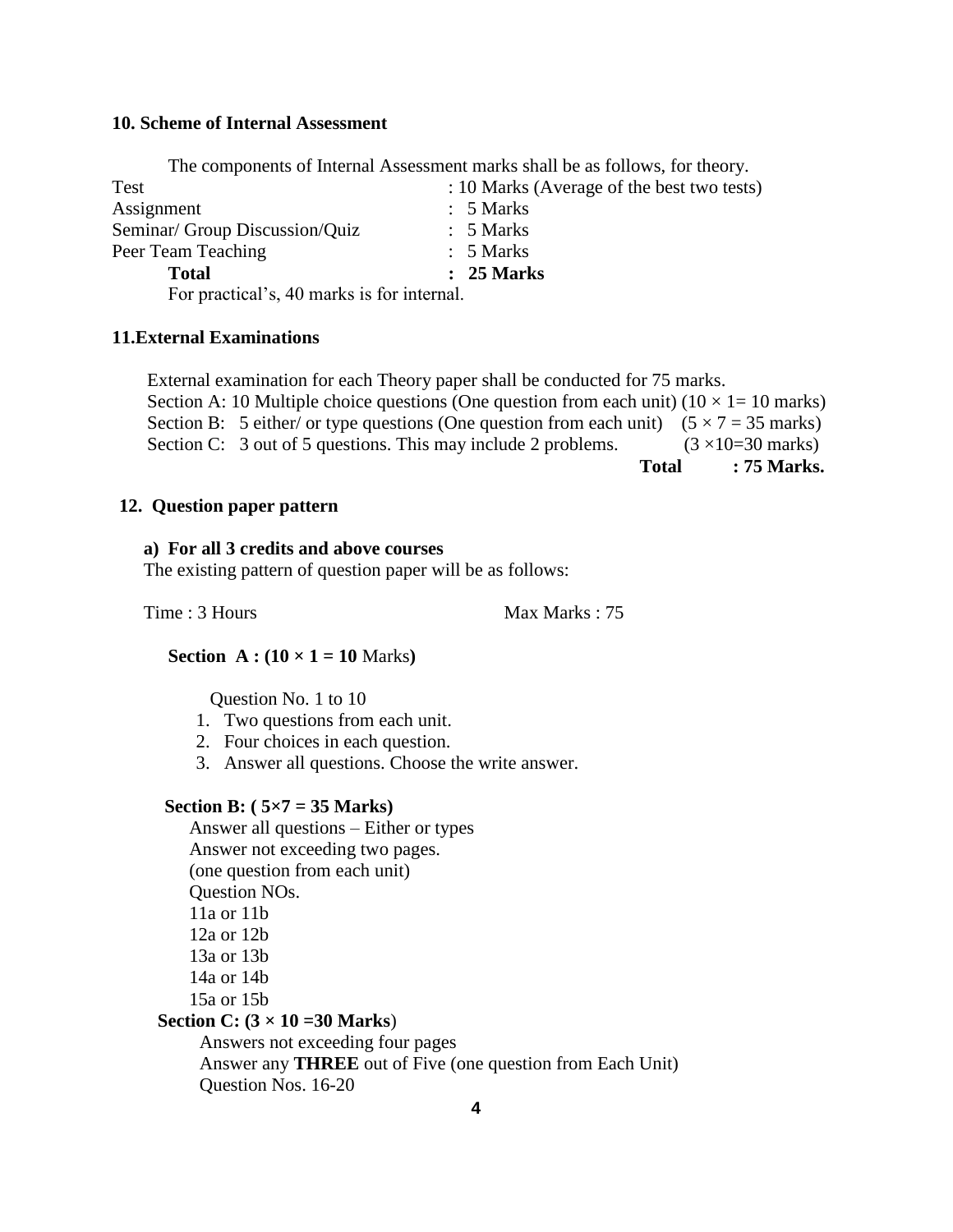#### **b) Practical Exams** : **External** (Max: 60 marks)

Practical Exams: External (Max : 60 Marks)

| One major experiment | $= 25$  |
|----------------------|---------|
| One minor experiment | $=10$   |
| Two spotters         | $= 0.5$ |
| Record book          | $= 0.5$ |
| Viva voce            | $= 15$  |

The pattern for **internal valuation** for 40 marks may be:

|  | a) Two internal tests of 25 marks each : Average $= 25$ marks |  |  |  |  |
|--|---------------------------------------------------------------|--|--|--|--|
|--|---------------------------------------------------------------|--|--|--|--|

| b) Observation book | $= 10$ mark |
|---------------------|-------------|
|                     |             |

c) One assignment  $= 05$  marks

#### **13. Scheme of Evaluation**

Students shall be evaluated on the basis of internal tests, seminar, and assignment, peerteaching and external examinations. Question paper setters shall be requested to prepare scheme of valuation for all the papers.

#### **14. Passing Minimum**

To get a pass, a student should fulfill the following conditions:

#### **A) Theory:**

- 1. 40% of the aggregate (External + Internal).
- 2. No separate pass minimum for internal
- 3. 27 marks out of 75 is the pass minimum for the External.

#### **B) Practicals :**

- 1. 40% of the aggregate ( External + Internal)
- **2. No separate pass minimum for the internal**
- 3. 21 marks out of 60 is the pass minimum for the External

#### **C) Project:**

- 1. 40% of the aggregate (project evaluation + Viva- voce).
- 2. No separate pass minimum for viva -voce
- 3. 28 mark out of 80 is the pass minimum for the project evalution.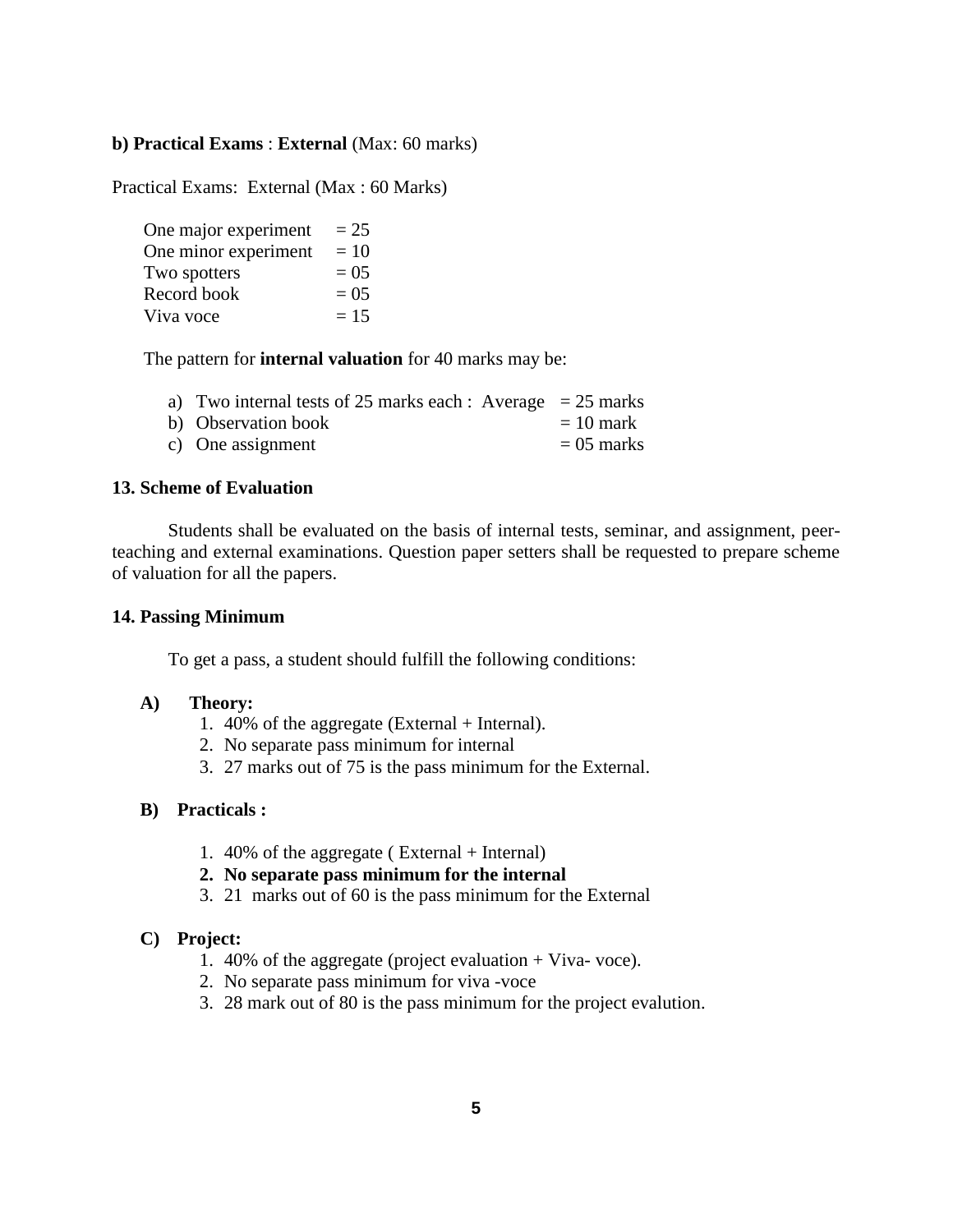#### **15. Model Question paper**

Maximum Time: 3 hrs Maximum Marks: 75

#### **Section A Answer All Questions**

All multiple choice Questions (10  $\times$  1= 10 Marks) Two Questions from each Unit (Questions are numbered from 1 to 10)

#### **Section B Answer All Questions**

(Either/ or type: either (a) or (b)) ( $5 \times 7 = 35$  Marks) One question from each Unit Questions are numbered from 11 to 15)

**Section C**

One question from each Unit  $(3 \times 10=30 \text{ Marks})$ 

#### (Questions are numbered from 16 to 20)

**Answer any three Questions**

**16. Teaching Methodology**

Methodology shall consist of stimulation of students' interest, presentation of teaching material, team formation and activities' determination, conduction of activities and discussion and assessment. For the sake of simplicity and easy understand, the methods like problem solving, discussion, lab demonstration and lecture method shall be adopted. The use of ICT shall be co- opted for the visual presentation of the lessons. One unit (mostly  $5<sup>th</sup>$  unit will be handled by the students).

**17. Text Books:** The list of text books is given at the end of syllabus of each paper.

**18. Reference Books:** The list of reference books is given at the end of syllabus

#### **19. Re-totaling and Revaluation Provision**

Students shall be provided the facility of applying for retotaling the marks within 15 days after the publication of results on payment of a minimum fee fixed by the University and they shall be allowed to apply for revaluation of their papers within 15 days after the publication of results on payment of a fee to be fixed by the University.

**20. Transitory Provision (3+3):** Syllabus revision shall be done once in 3 years and afterwards 3 years shall be under transitory provision.

#### **21. Subjects and paper related websites**

The related websites for each paper shall be provided at the end of the syllabus wherever necessary.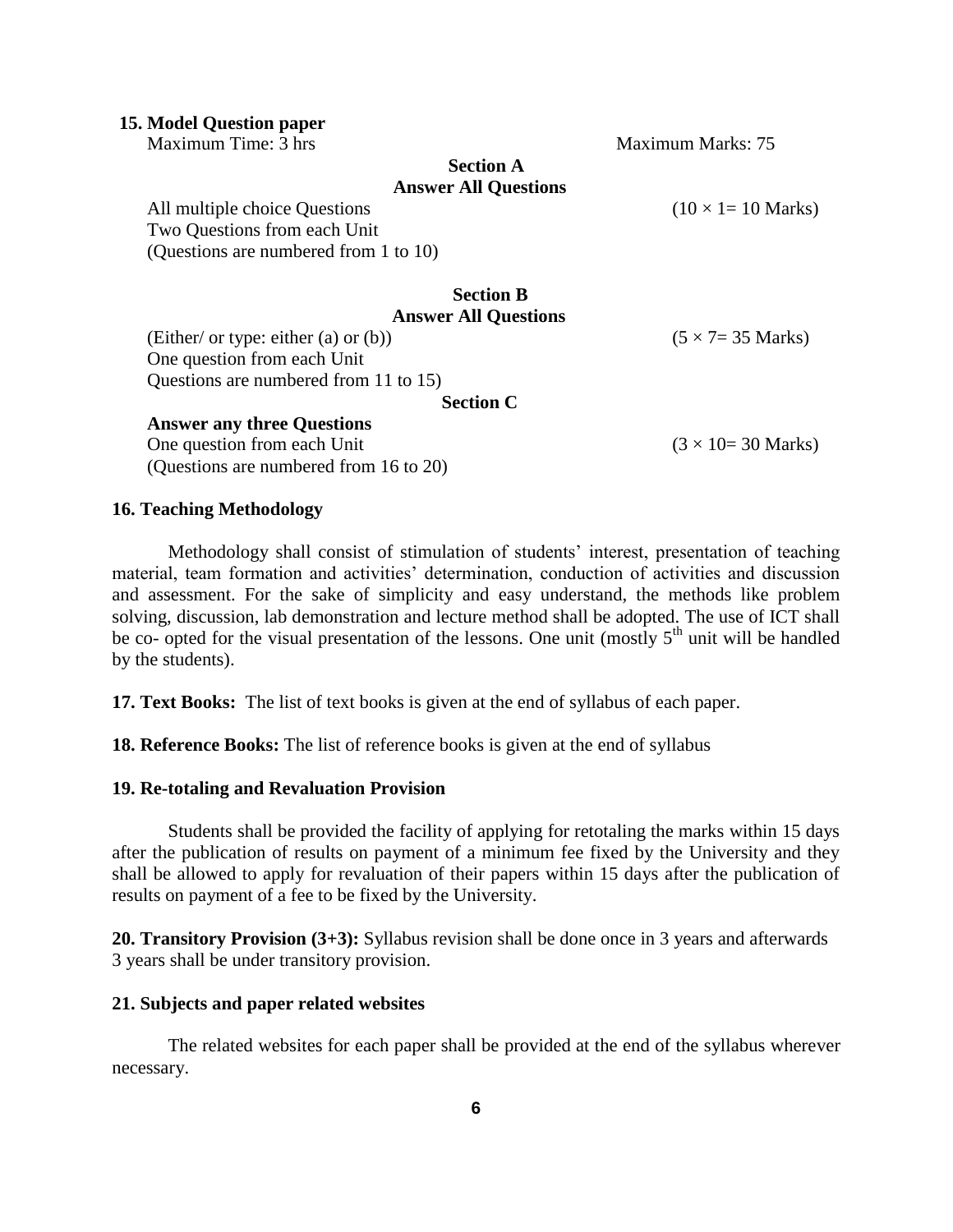| Title of the paper        | Weekly         | No. of         | Examinat          | Marks    |                          |              |
|---------------------------|----------------|----------------|-------------------|----------|--------------------------|--------------|
|                           | content        | Credits        | ion               | Internal | External                 | Tota         |
|                           | hours          |                | $H_{\text{OUTE}}$ |          |                          | $\mathbf{1}$ |
| Part I                    |                |                |                   |          |                          |              |
| Tamil                     | 6              | $\overline{3}$ | $\overline{3}$    | 25       | 75                       | 100          |
| Part II                   |                |                |                   |          |                          |              |
| English                   | 6              | $\overline{3}$ | $\overline{3}$    | 25       | 75                       | 100          |
| Part III                  |                |                |                   |          |                          |              |
| Core Subjects             |                |                |                   |          |                          |              |
| <b>Biomolecules</b>       | $\overline{4}$ | $\overline{4}$ | $\overline{3}$    | 25       | 75                       | 100          |
| Enzymes                   | $\overline{4}$ | $\overline{4}$ | $\overline{3}$    | 25       | 75                       | 100          |
| Major Lab-I               | $\overline{2}$ |                |                   |          | $\qquad \qquad -$        |              |
| <b>Allied Subjects</b>    |                |                |                   |          |                          |              |
| <b>Chemistry Theory-I</b> | $\overline{4}$ | $\overline{4}$ | $\overline{3}$    | 25       | 75                       | 100          |
| Chemistry Lab -I          | $\overline{2}$ |                |                   |          | $\overline{\phantom{0}}$ |              |
| Part IV                   |                |                |                   |          |                          |              |
| Value Education           | $\overline{2}$ | $\overline{2}$ | 3                 | 25       | 75                       | 100          |
|                           |                |                |                   |          |                          |              |
| <b>Total</b>              | 30             | 20             |                   |          |                          | 600          |

## **FIRST SEMESTER**

Tamil and English syllabi and workload are as per the other degree courses.

• The Allied-I (Chemistry) and Allied-II (Biology) syllabi are as per other degree courses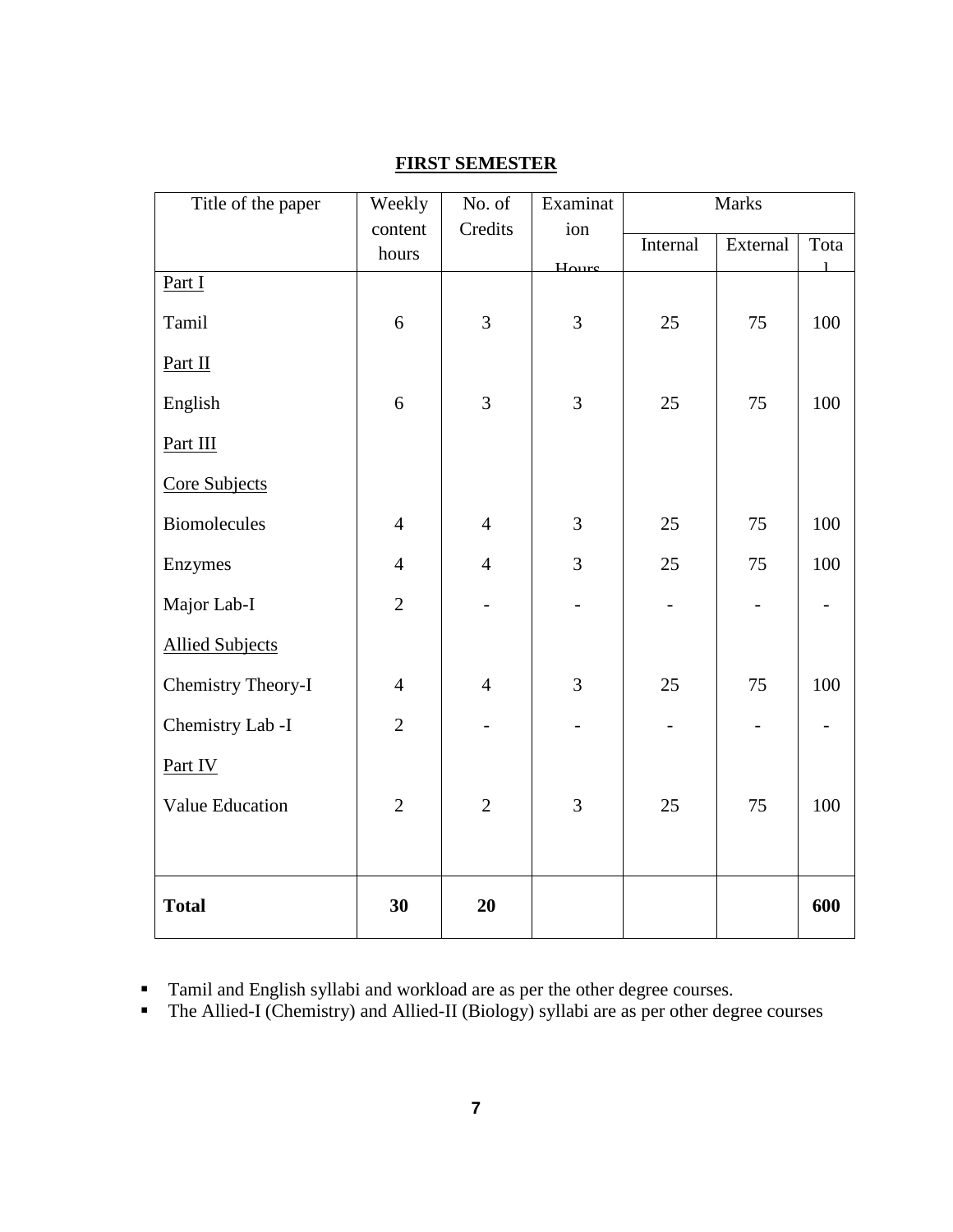# **SECOND SEMESTER**

| Title of the paper           | Wee            | No. of         | Exami          | Marks    |          |       |
|------------------------------|----------------|----------------|----------------|----------|----------|-------|
|                              | kly            | Credits        | nation         | Internal | External | Total |
| Part I                       | cont           |                | Hours          |          |          |       |
|                              |                | 3              |                |          |          |       |
| Tamil                        | 6              |                | 3              | 25       | 75       | 100   |
| Part II                      |                |                |                |          |          |       |
| English                      | 6              | 3              | 3              | 25       | 75       | 100   |
| Part III                     |                |                |                |          |          |       |
| Core Subjects                |                |                |                |          |          |       |
| Biochemical                  | $\overline{4}$ | $\overline{4}$ | 3              | 25       | 75       | 100   |
| Techniques                   | $\overline{2}$ | 3              | 3              | 40       | 60       | 100   |
| Major Lab-I                  |                |                |                |          |          |       |
| <b>Allied Subjects</b>       | $\overline{4}$ | $\overline{4}$ | 3              | 25       | 75       | 100   |
| Chemistry Theory-II          | $\overline{2}$ | $\mathbf{1}$   | $\overline{3}$ | 40       | 60       | 100   |
| Chemistry Lab-1              |                |                |                |          |          |       |
|                              |                |                |                |          |          |       |
| <b>Skill Based Electives</b> |                |                |                |          |          |       |
|                              | $\overline{2}$ | $\overline{2}$ | 3              | 25       | 75       | 100   |
| <b>Biostatistics</b>         | $\overline{2}$ | $\overline{2}$ | $\overline{3}$ | 25       | 75       | 100   |
| Nutrition                    |                |                |                |          |          |       |
| Part-IV                      | $\overline{2}$ | $\overline{2}$ | 3              | 25       | 75       | 100   |
| <b>Environmental Studies</b> |                |                |                |          |          |       |
| <b>Total</b>                 | 30             | 24             |                |          |          | 900   |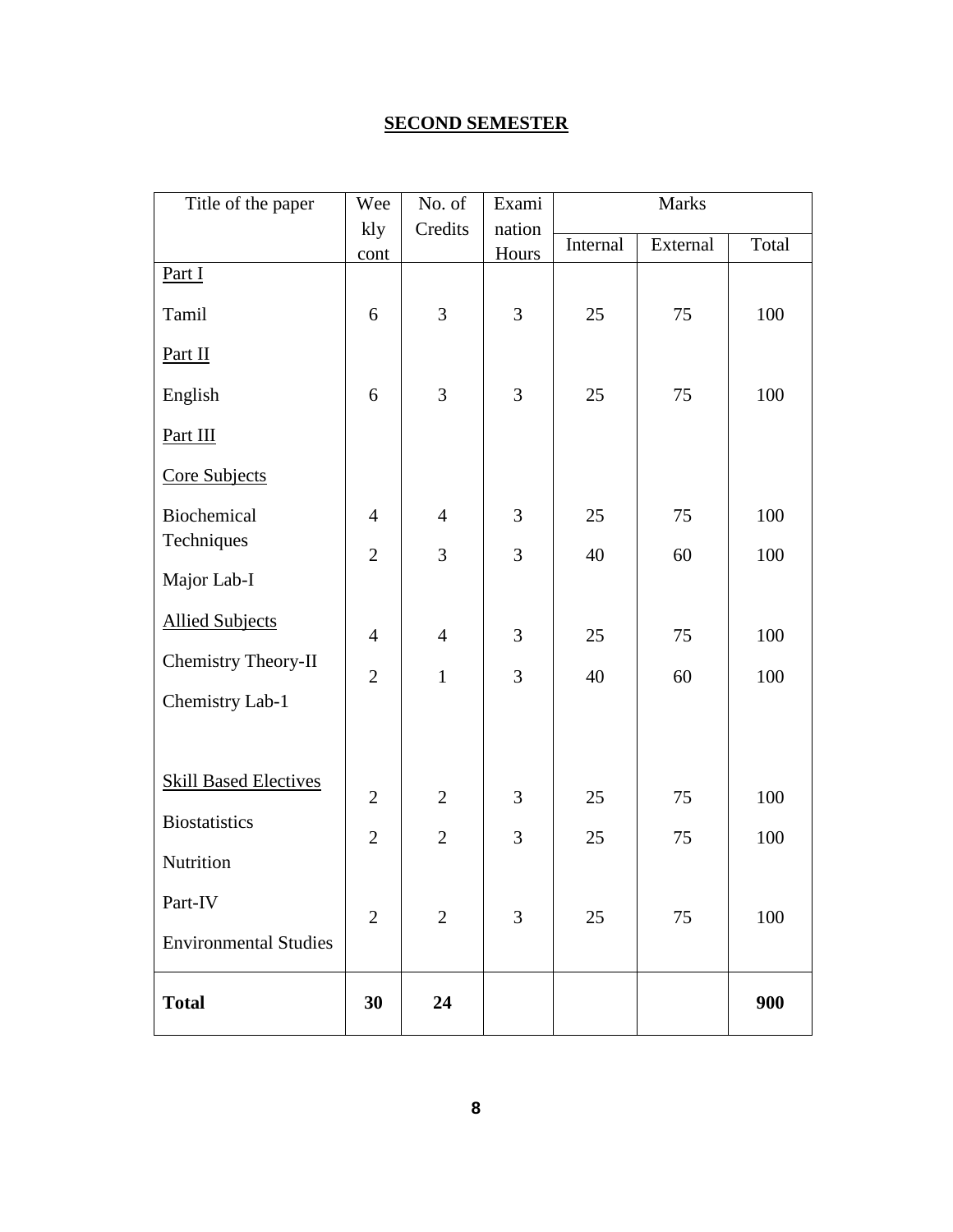## **THIRD SEMESTER**

| Title of the paper    | Week           | No.of                    | Examinatio     |                | <b>Marks</b> |       |
|-----------------------|----------------|--------------------------|----------------|----------------|--------------|-------|
|                       | ly<br>conte    | Credits                  | $\mathbf n$    | Internal       | External     | Total |
|                       |                |                          |                |                |              |       |
| Part I                |                |                          |                |                |              |       |
| Tamil                 | 6              | $\overline{3}$           | 3              | 25             | 75           | 100   |
| Part II               |                |                          |                |                |              |       |
| English               | 6              | $\overline{3}$           | 3              | 25             | 75           | 100   |
| Part III              |                |                          |                |                |              |       |
| Core Subjects         |                |                          |                |                |              |       |
| Metabolism            | $\overline{4}$ | 5                        | 3              | 25             | 75           | 100   |
| Major Lab -II         | $\overline{2}$ |                          |                | $\overline{a}$ |              |       |
|                       |                |                          |                |                |              |       |
| <b>Allied Subject</b> |                |                          |                |                |              |       |
| Chemistry Theory-III  | $\overline{4}$ | $\overline{4}$           | $\overline{3}$ | 25             | 75           | 100   |
| Chemistry Lab-II      | $\overline{2}$ |                          |                |                |              |       |
| Biology Theory $-I$   | $\overline{4}$ | $\overline{4}$           | 3              | 25             | 75           | 100   |
| <b>Biology Lab-I</b>  | $\overline{2}$ | $\overline{\phantom{0}}$ |                |                |              |       |
| <b>Total</b>          | 30             | 19                       |                |                |              | 500   |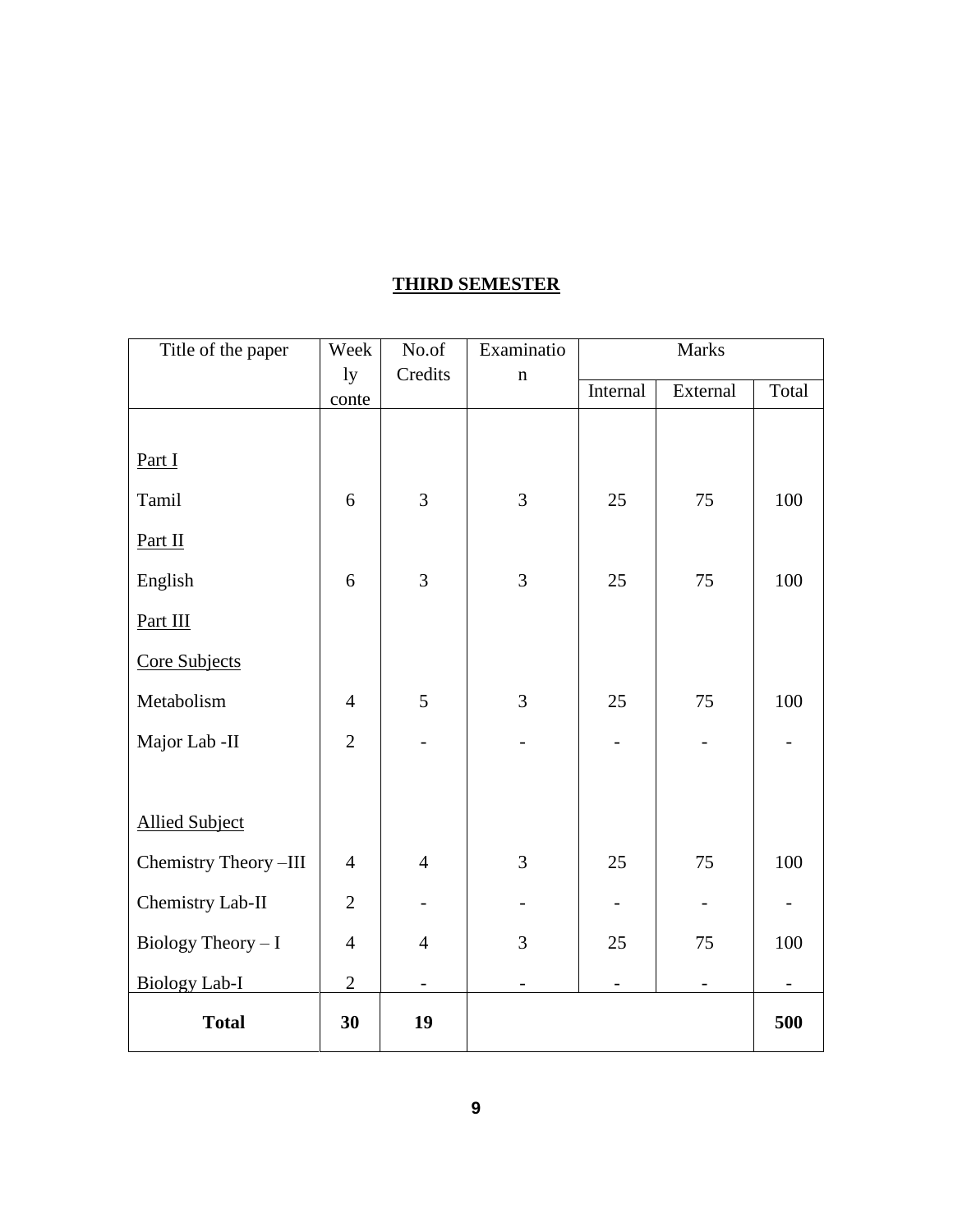## **FOURTH SEMESTER**

| Title of the paper          | Wee            | No.of          | Examinatio  | <b>Marks</b>         |    |       |
|-----------------------------|----------------|----------------|-------------|----------------------|----|-------|
|                             | kly            | Credit         | $\mathbf n$ | Internal<br>External |    | Total |
|                             | conte          | ${\bf S}$      |             |                      |    |       |
|                             |                |                |             |                      |    |       |
| Part I                      |                |                |             |                      |    |       |
| Tamil                       | 6              | 3              | 3           | 25                   | 75 | 100   |
| Part II                     |                |                |             |                      |    |       |
| English                     | 6              | 3              | 3           | 25                   | 75 | 100   |
| Part III                    |                |                |             |                      |    |       |
| Core Subjects               |                |                |             |                      |    |       |
| Microbiology                | $\overline{4}$ | $\overline{4}$ | 3           | 25                   | 75 | 100   |
| Major Lab -II               | $\overline{2}$ | 3              | 3           | 40                   | 60 | 100   |
| <b>Allied Subjects</b>      |                |                |             |                      |    |       |
| Chemistry Theory-IV         | $\overline{4}$ | $\overline{4}$ | 3           | 25                   | 75 | 100   |
| Chemistry Lab- II           | $\overline{2}$ | $\mathbf{1}$   | 3           | 40                   | 60 | 100   |
| Biology Theory - II         | $\overline{4}$ | $\overline{4}$ | 3           | 25                   | 75 | 100   |
| <b>Biology Lab-I</b>        | $\overline{2}$ | $\mathbf{1}$   | 3           | 40                   | 60 | 100   |
| Part-V                      |                |                |             |                      |    |       |
| <b>Extension Activities</b> |                | $\mathbf 1$    | 3           | 100                  |    | 100   |
| <b>Total</b>                | 30             | 24             |             |                      |    | 900   |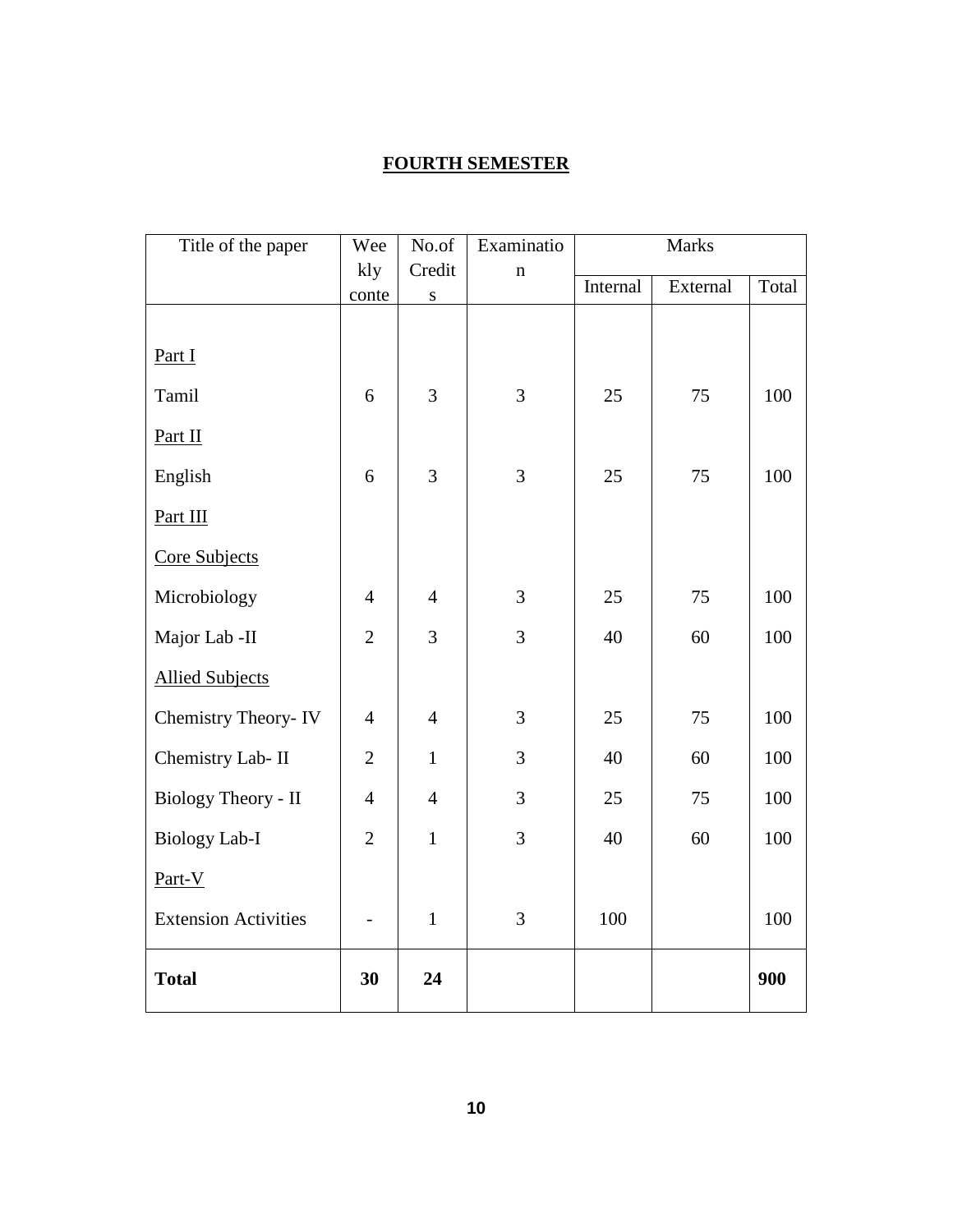# **FIFTH SEMESTER**

| Title of the paper                        | Weekly         | No.               | Examinatio  | <b>Marks</b> |          |       |
|-------------------------------------------|----------------|-------------------|-------------|--------------|----------|-------|
|                                           | content        | of                | $\mathbf n$ | Internal     |          |       |
|                                           | hours          | Cred              |             |              | External | Total |
| Part III                                  |                |                   |             |              |          |       |
| Core Subjects                             |                |                   |             |              |          |       |
| Molecular Biology                         | $\overline{4}$ | $\overline{4}$    | 3           | 25           | 75       | 100   |
| Immunology                                | 3              | $\overline{4}$    | 3           | 25           | 75       | 100   |
| Plant Biochemistry                        | 3              | $\overline{4}$    | 3           | 25           | 75       | 100   |
| Major Lab - III                           | $\overline{4}$ | $\qquad \qquad -$ |             |              |          |       |
| Major Lab - IV                            | $\overline{4}$ |                   |             |              |          |       |
| <b>Allied</b>                             |                |                   |             |              |          |       |
| <b>Biology Theory -III</b>                | $\overline{4}$ | $\overline{4}$    | 3           | 25           | 75       | 100   |
| <b>Biology Lab-II</b>                     | $\overline{2}$ |                   |             |              |          |       |
| Non-Major Elective -I<br>Health and Human | $\overline{2}$ | $\overline{2}$    | 3           | 25           | 75       | 100   |
| <b>Diseases</b>                           |                |                   |             |              |          |       |
| <b>Skill Based Electives</b>              |                |                   |             |              |          |       |
| Medical Lab                               | $\overline{2}$ | $\overline{2}$    | 3           | 25           | 75       | 100   |
| Technology                                | $\overline{2}$ | $\overline{2}$    | 3           | 25           | 75       | 100   |
| <b>Bioinformatics</b>                     |                |                   |             |              |          |       |
| <b>Total</b>                              | 30             | 22                |             |              |          | 700   |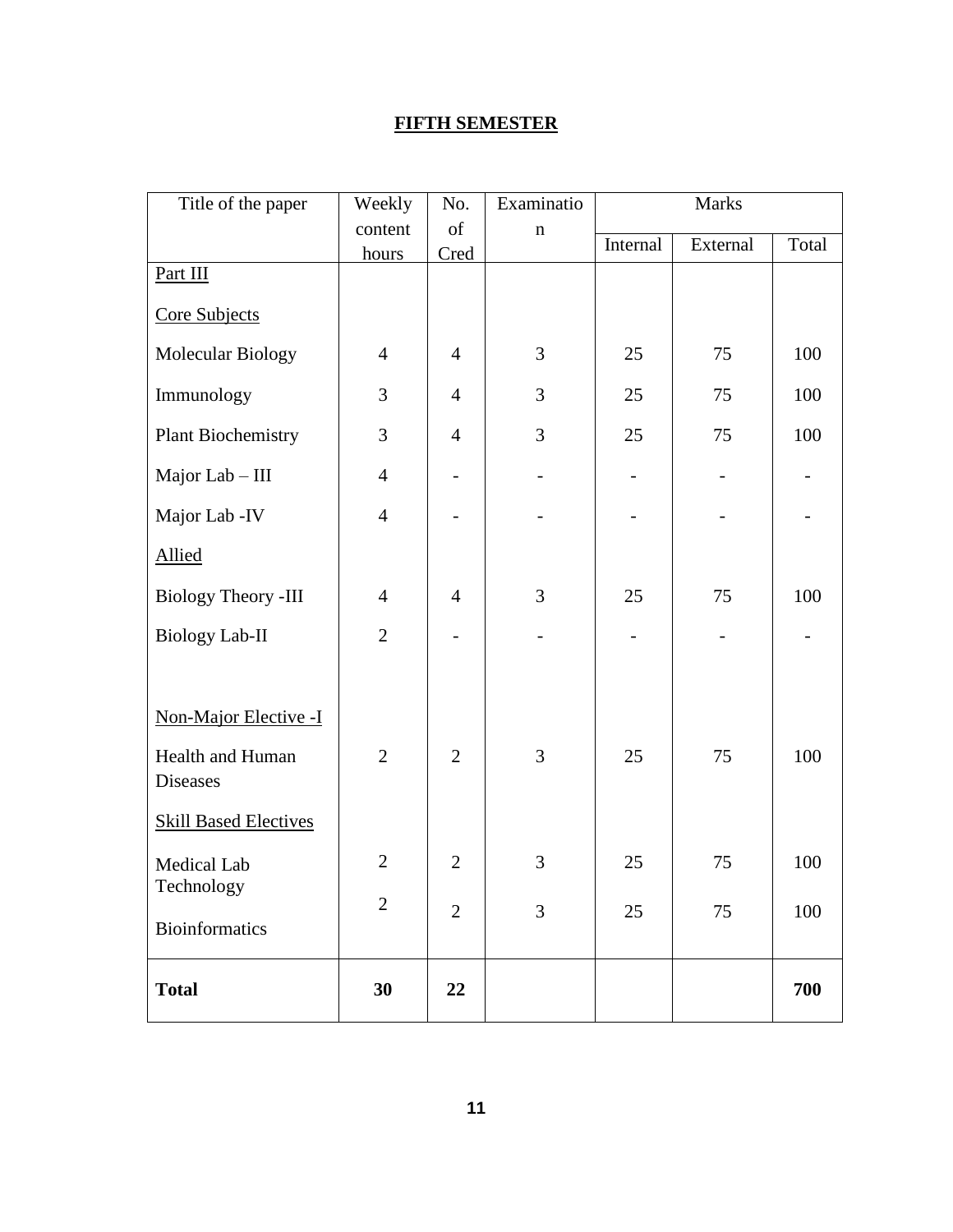| Title of the paper           | Weekl          | No.of               | Examination | <b>Marks</b> |          |       |
|------------------------------|----------------|---------------------|-------------|--------------|----------|-------|
|                              | y<br>content   | Credit<br>${\bf S}$ | Hours       | Internal     | External | Total |
|                              |                |                     |             |              |          |       |
| Part III                     |                |                     |             |              |          |       |
| Core Subjects                |                |                     |             |              |          |       |
| Biotechnology                | $\overline{4}$ | $\overline{4}$      | 3           | 25           | 75       | 100   |
| <b>Clinical Biochemistry</b> | $\overline{4}$ | $\overline{4}$      | 3           | 25           | 75       | 100   |
| Major Lab - III              | $\overline{4}$ | 5                   | 3           | 40           | 60       | 100   |
| Major Lab-IV                 | $\overline{4}$ | 5                   | 3           | 40           | 60       | 100   |
| Elective                     |                |                     |             |              |          |       |
| Food Technology              | $\overline{4}$ | $\overline{4}$      | 3           | 25           | 75       | 100   |
| <b>Allied</b>                |                |                     |             |              |          |       |
| <b>Biology Theory - IV</b>   | $\overline{4}$ | $\overline{4}$      | 3           | 25           | 75       | 100   |
| Biology Lab - II             | $\overline{2}$ | $\mathbf{1}$        | 3           | 40           | 60       | 100   |
|                              |                |                     |             |              |          |       |
| <b>Skill Based Electives</b> |                |                     |             |              |          |       |
| Endocrinology                | $\overline{2}$ | $\overline{2}$      | 3           | 25           | 75       | 100   |
| Non-Major Elective-II        |                |                     |             |              |          |       |
| Herbal Medicine              | $\mathbf{2}$   | $\mathbf{2}$        | 3           | 25           | 75       | 100   |
| <b>Total</b>                 | 30             | 31                  |             |              |          | 900   |

# **SIXTH SEMESTER**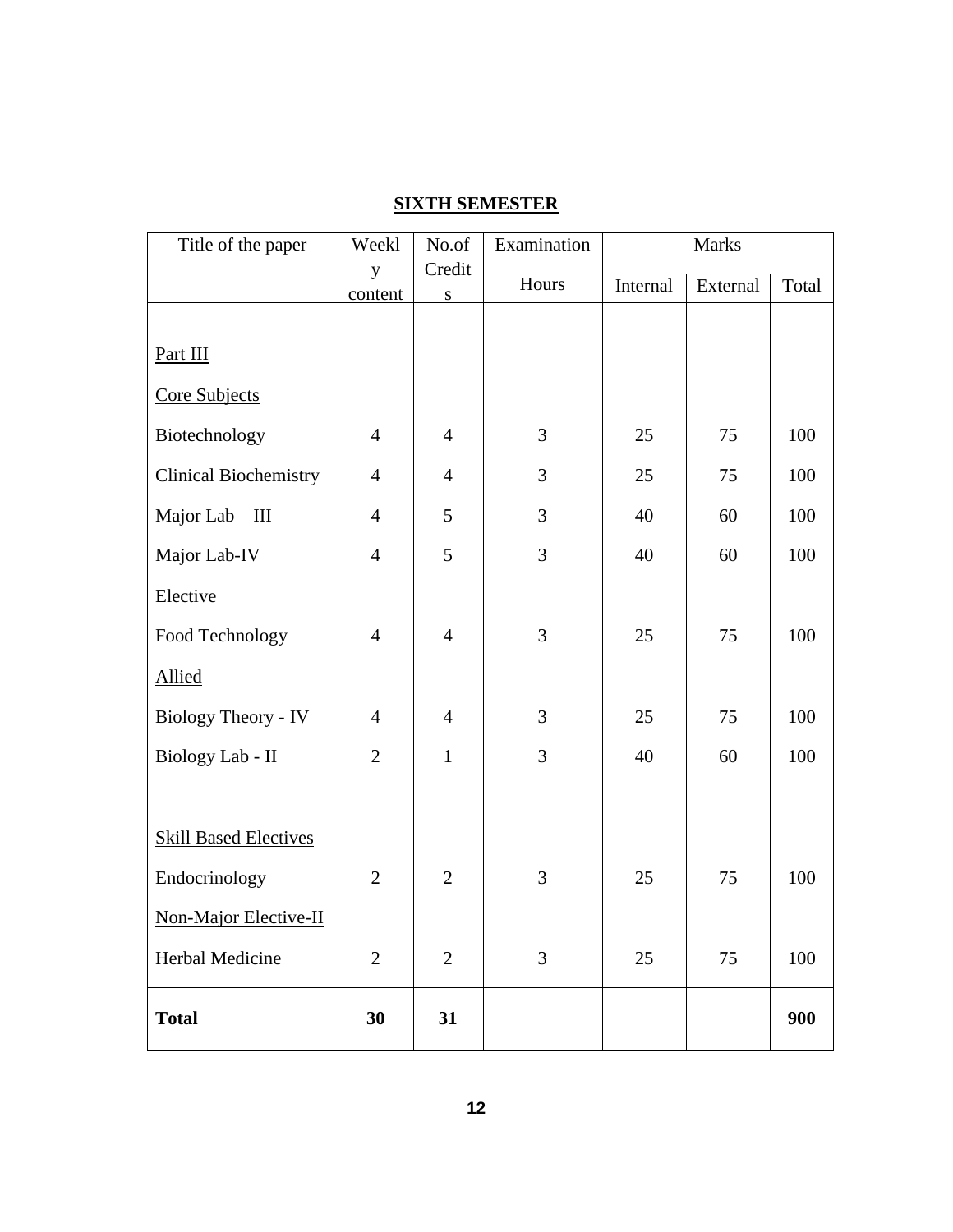## **FIRST SEMESTER - MAJOR BIOCHEMISTRY- THEORY**

### **Core Subjects: BIOMOLECULES**

### **Unit I**

Carbohydrates and polysaccharides- occurrence and general importance of carbohydrates- Basic structure of glucose, its isomer and epimers and linkages- Biologically important disaccharides like lactose, maltose and sucrose. .Polysaccharides- energy storage polysaccharides, starch and glycogen- structural polysaccharide- cellulose.

## **Unit II**

Lipids- Fatty acids- Classification of some naturally occurring Fatty acids into saturated acids, unsaturated acids into, branched chain acids, hydroxyl and keto derivatives and cyclic acids-Physical properties of fatty acids- Polymorphism, solubility, boiling point, absorption, spectrochemical properties of fatty acids- Salt detergents and wetting agents, esters- reactions of unsaturated fatty acids- hydrogenation, halogenations and oxidation. –Fats- Chemical composition, Physical and chemical properties of fats- Waxes- phospholipids- Classificationnon phospholipids- steroids.

## **Unit III**

Amino acids and proteins- Common amino acids of proteins- Physical properties of amino acidssolubility, electrical properties, fundamental role of proteins in life- Composition of proteins-General properties of proteins- Rudimentary treatment of structure, classification of the proteins on the basis of their biological functions-.

### **Unit IV**

Nucleic acids- fundamental role of nucleic acids in life processes- DNA and RNA-Structure of bases, nucleotides and nucleotides- bonds linking the various bases, primary, secondary and three-dimensional structures.

### **Unit V**

Vitamins- Historical development to the discovery of vitamins- C- Brief mention of source and physiological role of- Fat soluble vitamins- Vitamin A, D, E, and K- Water soluble vitamins- Vitamin B complex, Vitamin C

### **References:**

- 1. Biochemistry, Lehninger, A.L Nelson, Cox
- 2. Biochemistry, Lubert Stryer et al., Fifth edition, W.H. Freeman and company, New York, 2003.
- 3. Outlines of Biochemistry E.E.Conn and Stump, Fourth edition, Wiley Eastern Limited, 1989.
- 4. Fundamentals of Biochemistry by J.L.Jain.
- 5. Biochemistry, Donald Voet & Judith Voet, Wiley International Edition, 2004.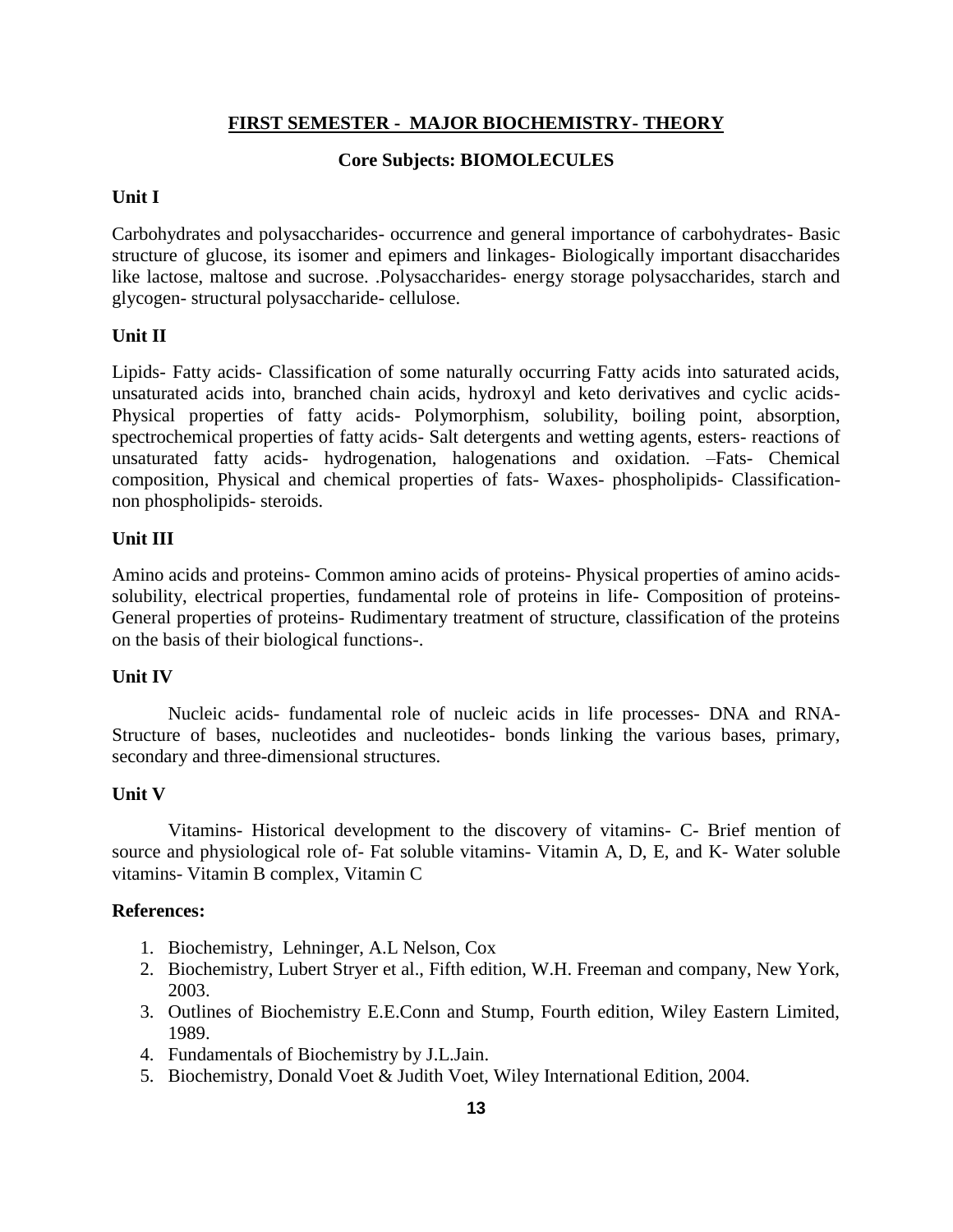#### **ENZYMES**

#### **Unit I**

Nomenclature and Classification, Function, isolation, purification and Characterization of Enzymes.

### **Unit II**

Enzyme specificity- Enzyme reactions oxidation, and reduction, isomerisation, phosphorylation, acetylation and methylation, dehydration, decarboxylation, transamination.

### **Unit III**

Enzyme substrate complexes- Michaelis and Menten kinetics: Determination of Km and Vmax- line Weaver Burk plot- Factors influencing Enzyme reactions, Enzyme inhibition.

#### **Unit IV**

Mechanism of Enzyme actions, Role of coenzymes in Enzyme reactions -

Eg: CoenzymeA, NAD, FAD only -Zymogens.

#### **Unit V**

A brief account of clinical and industrial application of Enzymes-Enzyme immobilization and its application- Biosensors and their applications.

### **References:**

- 1. Enzymes- Nicholas Price.
- 2. Enzyme structure and Mechanism by Allan Fersht.
- 4. Biochemistry, Lehninger, A.L Nelson, Cox
- 5. Biochemistry, Donald Voet & Judith Voet, Wiley International Edition, 2004.

#### **Allied Subject**

### **CHEMISTRY - I**

### **CHEMISTRY LAB - I**

### **Part IV: VALUE EDUCATION**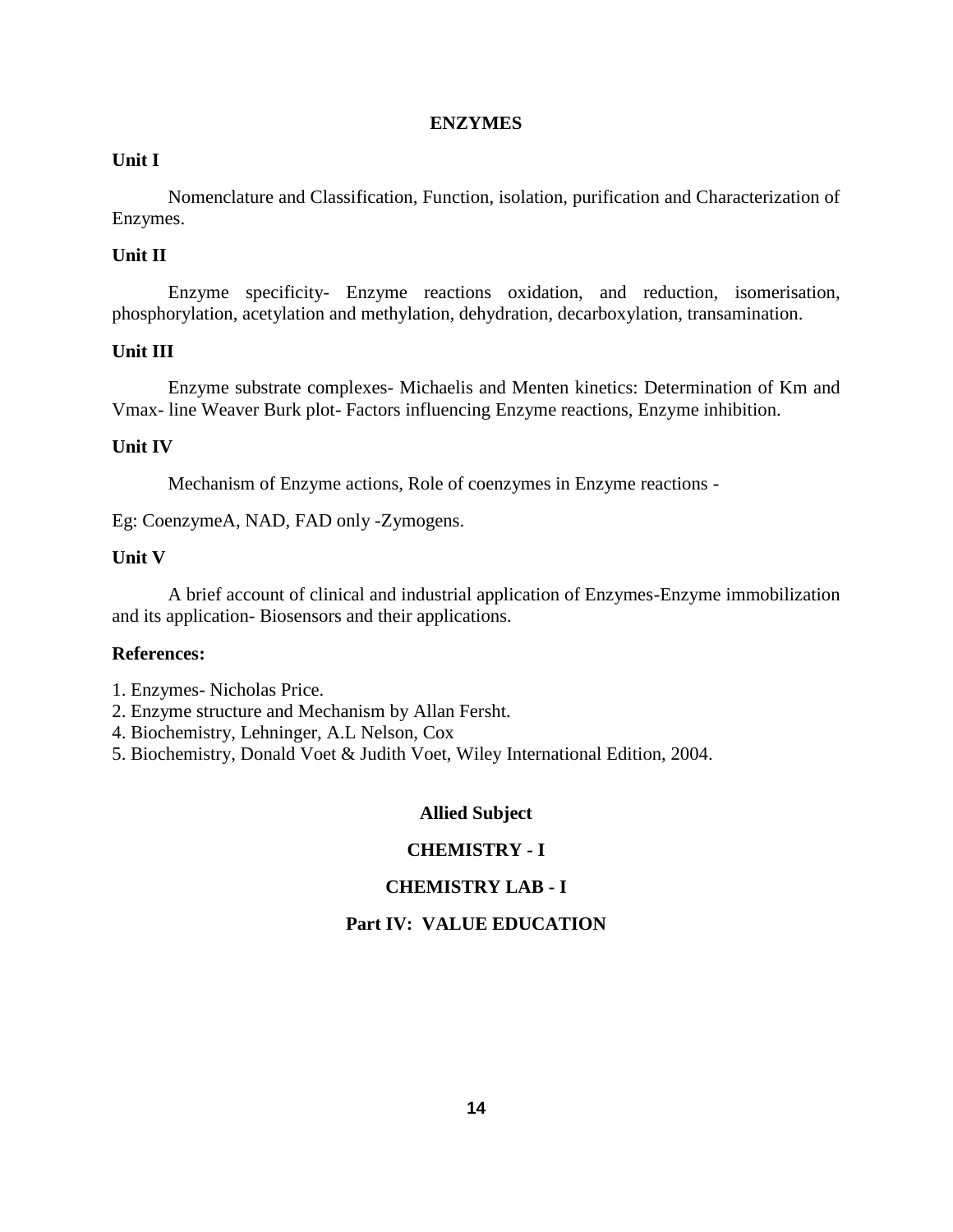#### **SECOND SEMESTER**

#### **Core Subject : BIOCHEMICAL TECHNIQUES**

#### **Unit I**

Chromatography: Column, Paper and Thin layer chromatography, Adsorption Partition, Ion exchange, Gas chromatography and HPLC , Gelfiltration. Dialysis

#### **Unit II**

Electrophoresis – Principles – Instrumentation, Application of different types of Electrophoresis – Agarose, SDS PAGE. Principles and application of PCR.

#### **Unit III**

Centrifugation - Theory, relation between RPM and g- Differential centrifugation- other types- Different centrifuges. Measurement of Gases: Manometry.

#### **Unit IV**

Colorimetry: Light spectrum and its wavelength regions- Complementary colours. Molar Extinction co- efficient. Beer lambert's law and its application.

#### **Unit V**

Radioisotopes in Biochemistry: Radioactivity, Elementary units, Deduction and contification- Auto radiography, fluorography, Isotopic tracer technique, Isotope dilution method.

#### **References:**

- 1. Tools in Biochemistry. Terrance G.Cooper
- 2. Separation methods in Biochemistry. CJOR Morris and Maris
- 3. Spectroscopy in Biology and Chemistry. Sow Hsinchem and Siney YI
- 4. The use of radioactive isotopes in the life sciences. Chapman and Aecrey
- 5. Manometric and Biochemical techniques. Umbrit and Burris
- 6. Practical Biochemistry, Wilson and Walker
- 7. Modern Experimental Biochemistry 3rd edition, Rodney Boyer, Pearson education, 2004.

#### **Major Lab - I**

- 1. Qualitative analysis of bioorganic compounds
	- a. Analysis of carbohydrates
	- b. Analysis of aminoacids
	- c. Test for proteins
	- d. Test for lipids Test for cholesterol
	- e. Qualitative tests for DNA and RNA
- 2. Biochemical preparation
	- a. starch from potato
	- b. Lactose from milk
	- c. Casein from milk
	- d. Caffeine from coffee seeds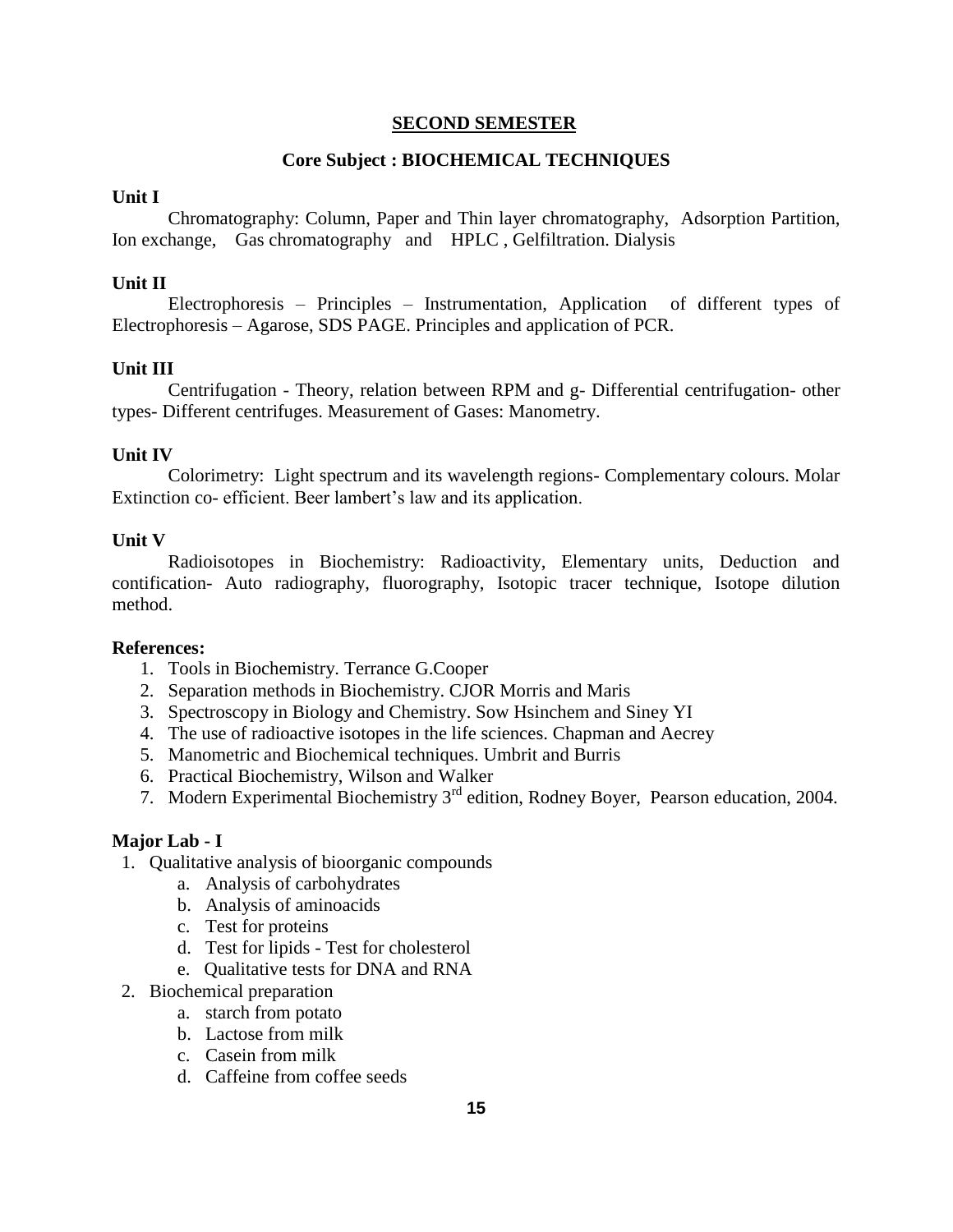- 3. Use of pH meter for the preparation of buffer
- 4. Verification of Beer –Lambert's law using colorimeter
	- i) Determining the concentration of any given coloured compounds using a standard graph.

#### **Allied Subject: CHEMISTRY – II**

#### **Note: Chemistry practical syllabus will be as per the existing Syllabus.**

#### **CHEMISTRY LAB-I**

#### **Skill Based Elective**

### **BIOSTATISTICS**

### **Unit I:**

Introduction: Basis of Statistics- Definition- Statistical Methods- Kinds of Biological Data Collection, organization and Representation of Data:

1. Collection of Data - Types of data: primary Data, Secondary Data- Methods of Collecting Data.

- 2. Sampling and Sampling Designs- Meaning and definitions- Random and Non random sampling.
- 3. Editing the Data: Definition for editing, Objectives of Editing, Problems of Accuracy, Problems of approximation and errors.
- 4. Classification of Data: Meaning, Definition, Objectives of classification of Data.
	- a. Ungrouped raw data- continuous- discrete variation.
	- b. Univariate frequency distribution, Continuous frequency distribution, discrete frequency distribution.
	- c. Cumulative frequency distribution.

#### **Unit II:**

**Tabulation:** Meaning and definition - of parts of table - advantages.

#### **Representation of the Data:**

Diagrammatic: simple bar diagram, Rectangles, squares, circles or Pie diagram - Graphic representation: Histogram, Frequency- Polygon frequency curve, cumulative frequency curve or O give curve.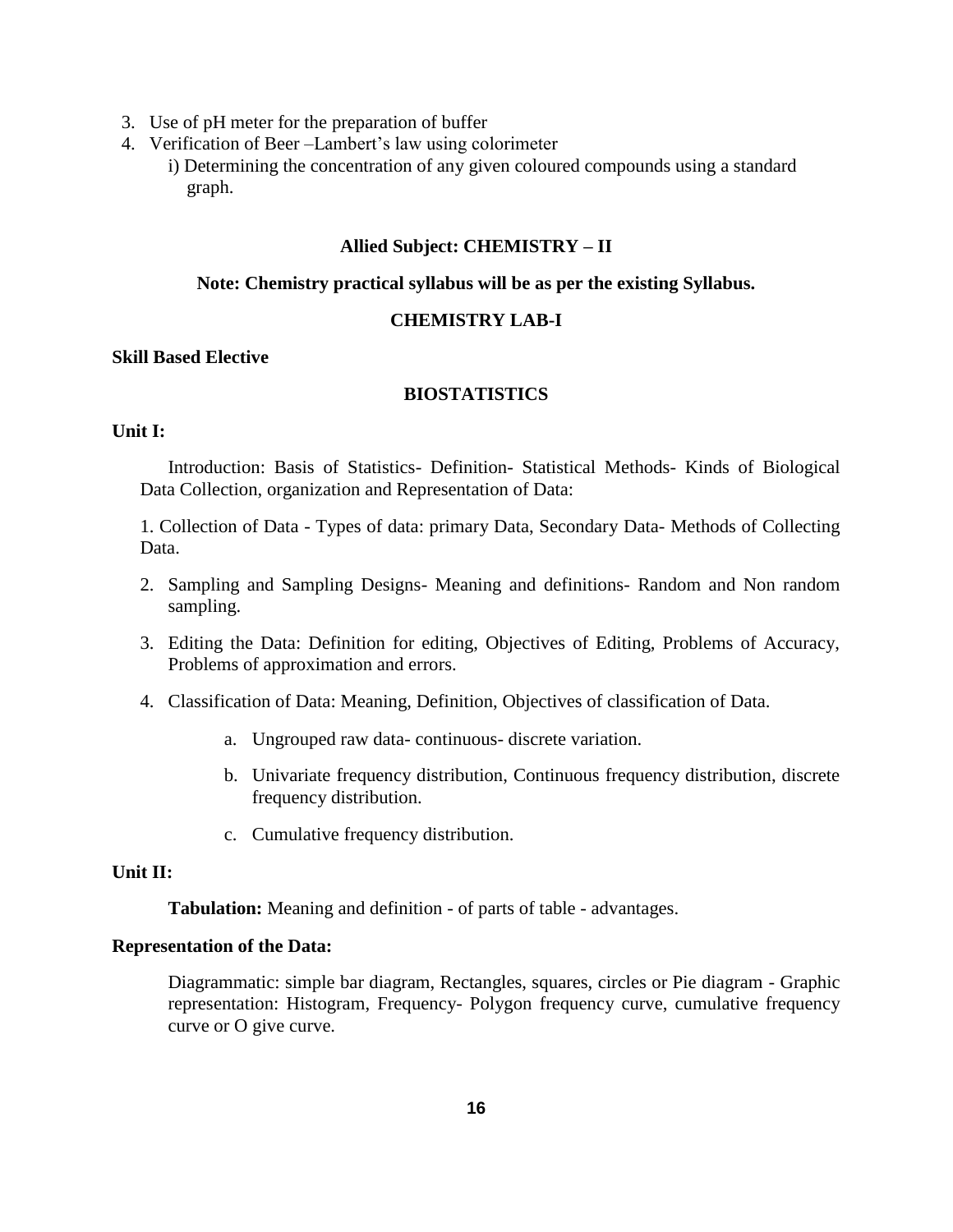#### **Measures of central Tendency:**

Explanation, Types of averages:1. Arithmetic mean 2. Median 3. Mode Explanation problems related to: ungrouped data, Simple grouped data: continuous, discrete series.

#### **Measures of Dispersion**

Explanation, Types of dispersion: 1. Range, 2. Mean deviation 3. Standard deviation and Variance. Problems related to the above mentioned dispersion taking ungrouped data.

#### **Unit III:**

#### **Measures of Symmetry:**

Explanation and definition, Explanation for Skewness, Kurtosis of different types moments, Tests of Skewness, Measures of Skewness, Measures of Kurtosis (problems not necessary).

#### **Unit IV**

#### **Probability:**

Definition and Explanation:

- 1. Theorem and probability: addition theorem and multiplication theorem.
- 2. Types of theoretical distribution: Binomial distribution (simple problems, Poisson distribution and Normal distribution (explanation problems not necessary).

#### **Unit V:**

#### **Correlation and Regression**

#### **Correlation Explanation**

- 1. Types of Correlation: Positive and negative correlation- simple partial and multiple correlation- linear and non-linear correlation.
- 2. A method of studying correlation using Karl Pearson's co-efficient of correlation (simple problems related to correlation).

#### **Regression analysis:**

Explanation: Regression line - Regression equation: regression equation of X on Y, regression equation of Y on X.

#### **References**

- 1. Statistical methods- S.P. Gupta
- 2. Biostatistics A foundation for analysis in health science Daniel
- 3. Biostatistical Analysis, Jerrold H. Zar, Fourth edition, Pearson Education, 2004
- 4. Research methodology- R.C.Kothari
- 5. Biostatistics Palanisamy
- 6. Biostatistics Arumugam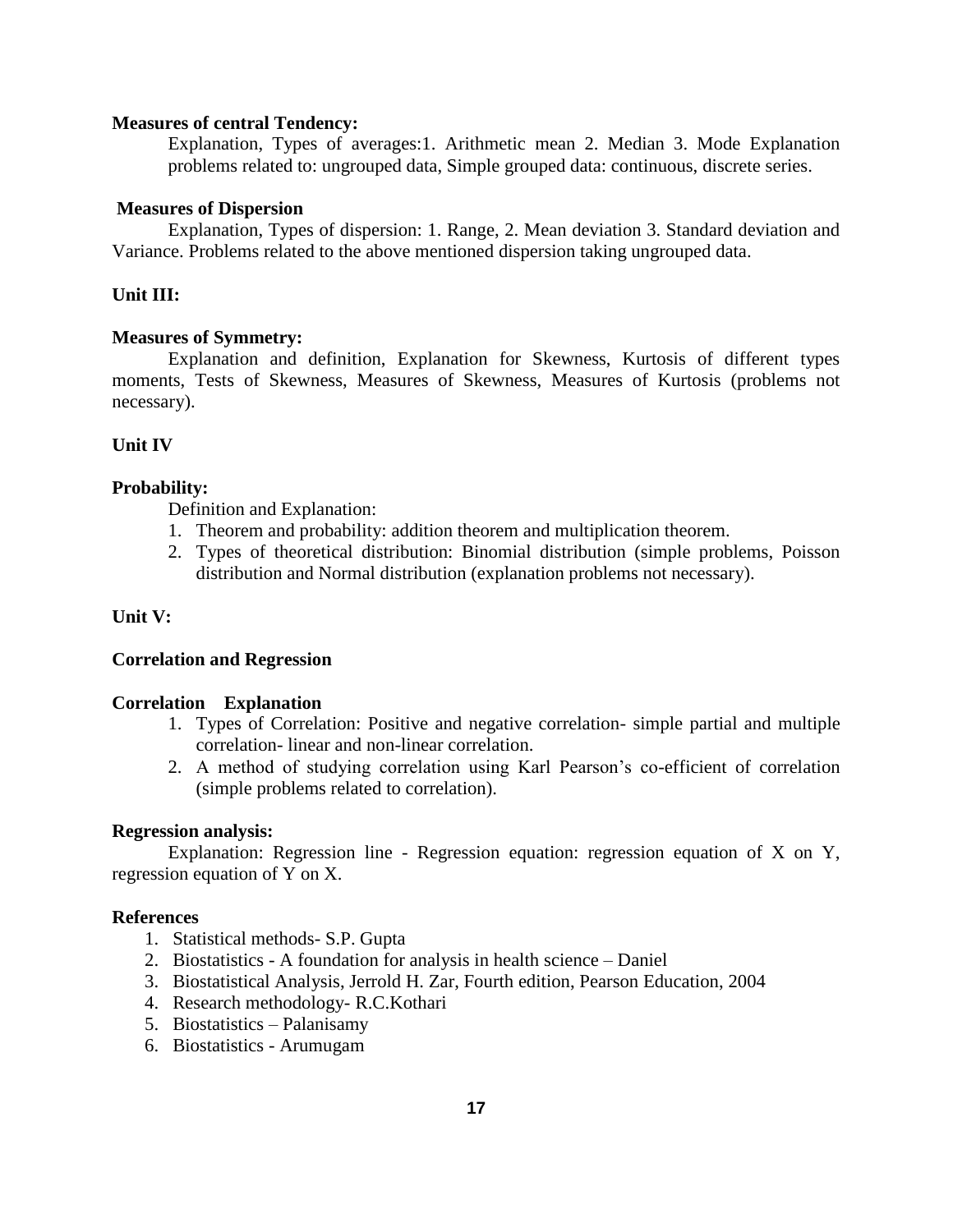## **NUTRITION**

## **Unit I:**

Food groups, food habits, food fads and fallacies, changing food habits. Carbohydrates: Kinds, Functions, food sources- Fats: Kinds, Functions, food sources, essential fatty acids and cholesterol

## **Unit II:**

Proteins: Kinds, Functions, food sources, complete and incomplete proteins- Energy: Basal metabolism, measurement of BMR, factors affecting BMR, regulation of body temperature, energy needs, total energy requirement and energy value of foods.

## **Unit III:**

Protein nutritional Nitrogen balance, Quality of food proteins and requirements, Protein nutrition abnormalities, Protein deficiency disorder, PEM- Balanced diet formulation- Assessment of nutritional status

### **Unit IV:**

Nutrition at various stages of growth and development- Diets for infants, children, adolescents, pregnant women, lactating mothers and older persons.

### **Unit V:**

Nutritional challenges of the future: Food production and food storages, future foods, new protein foods.

### **References:**

- 1. Principles of Nutrition Determination Dietetics- Dr.M.Swaminathan
- 2. Advanced Textbook on Food and Nutrition- Vol-I&II, Dr.M.Swaminathan, second edition.
- 3. Normal and Therapeutic Nutrition- Corine Robinson.

## **PART IV : ENVIRONMENTAL STUDIES: COMMON SYLLABUS**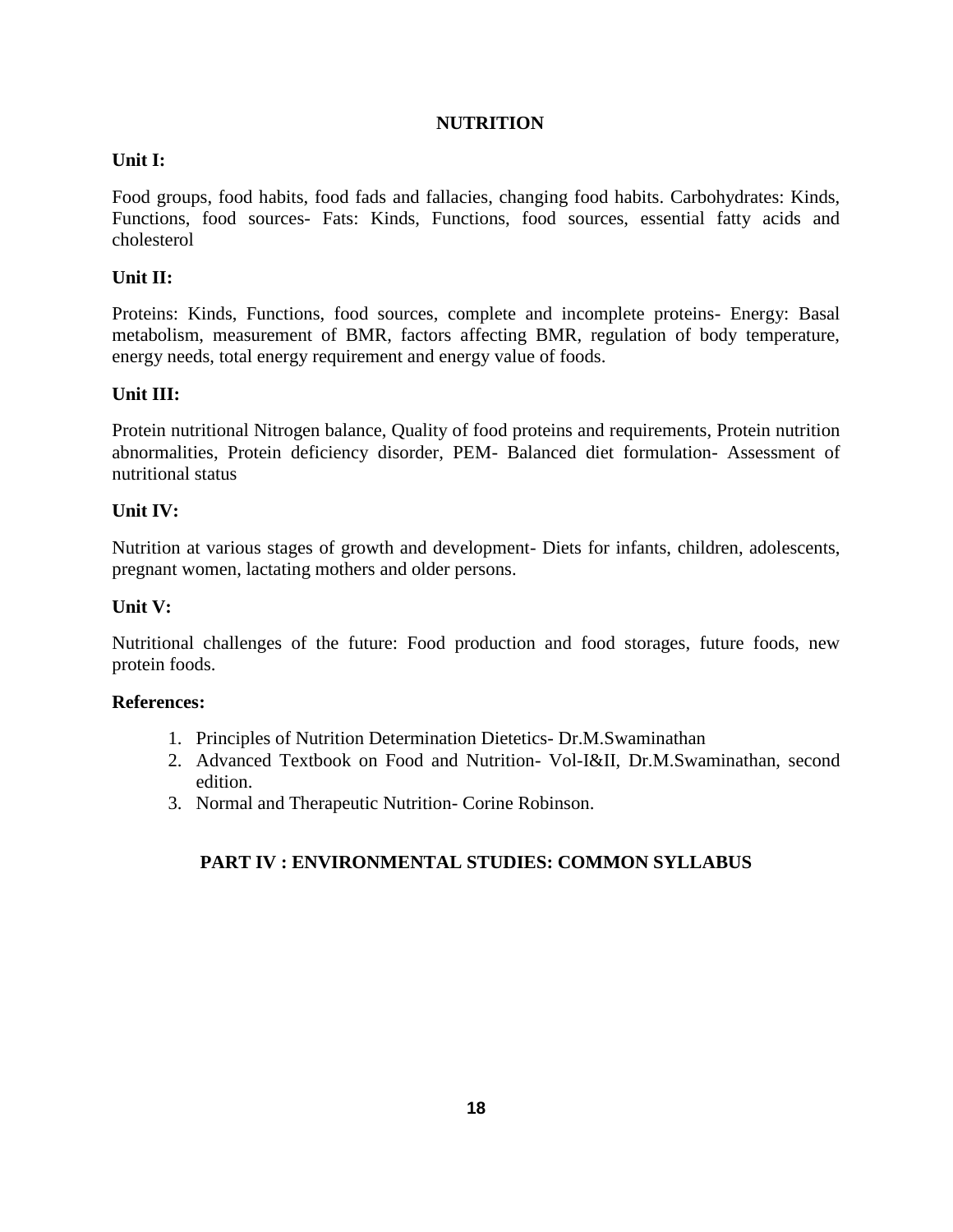#### **THIRD SEMESTER**

#### **Core Subject : METABOLISM**

### **Unit I:**

Bioenergetics: High energy and low energy phosphates; Electron Transport chain, Oxidative phosphorylation.

#### **Unit II:**

Carbohydrate metabolism: Conversion of simple sugars into glucose, Glycolysis, TCA cycle, Energetics of TCA cycle, HMP shunt, Glyconeogensis, Glycogenolysis, Gluconeogenesis.

#### **Unit III:**

Lipid metabolism: Oxidation of Fatty acid, energetics of oxidation, ketone body metabolism, Glycerol metabolism, Biosynthesis of Triglycerides, phospholipids, Cholesterol metabolism (Structure is not needed)

#### **Unit IV:**

Amino acid metabolism: A brief account of amino acid metabolism of Glycine, Cysteine, Proline, Homoserine, Phenylalanine only.

#### **Unit V:**

Nucleic acid metabolism - Purine and pyrimidine bases – Biosynthesis of purine, pyrimidine – biosynthesis of DNA and RNA –

#### **References:**

- 1. Harper's Illustrated Biochemistry-  $26<sup>th</sup>$  edition, Robert K.Murray, Peter A.Meyes, Victor W.Rodwell. 2003
- 2. Principles of Biochemistry- Albert L.Lehninger. 2003
- 3. Bender, David, A, Amino acid Metabolism, Willey (1985).
- 4. Biochemistry by Devlin
- 5. Biochemistry, Donald Voet & Judith Voet, Wiley International Edition, 2004.
- **6.** Biochemistry, Lubert Stryer et al., Fifth edition, W.H. Freeman and company, New York, 2003.

#### **Major Lab II**

#### **Analysis of Lipids:**

- a. Determination of iodine number
- b. Determination of saponification number.
- c. Estimation of total cholesterol.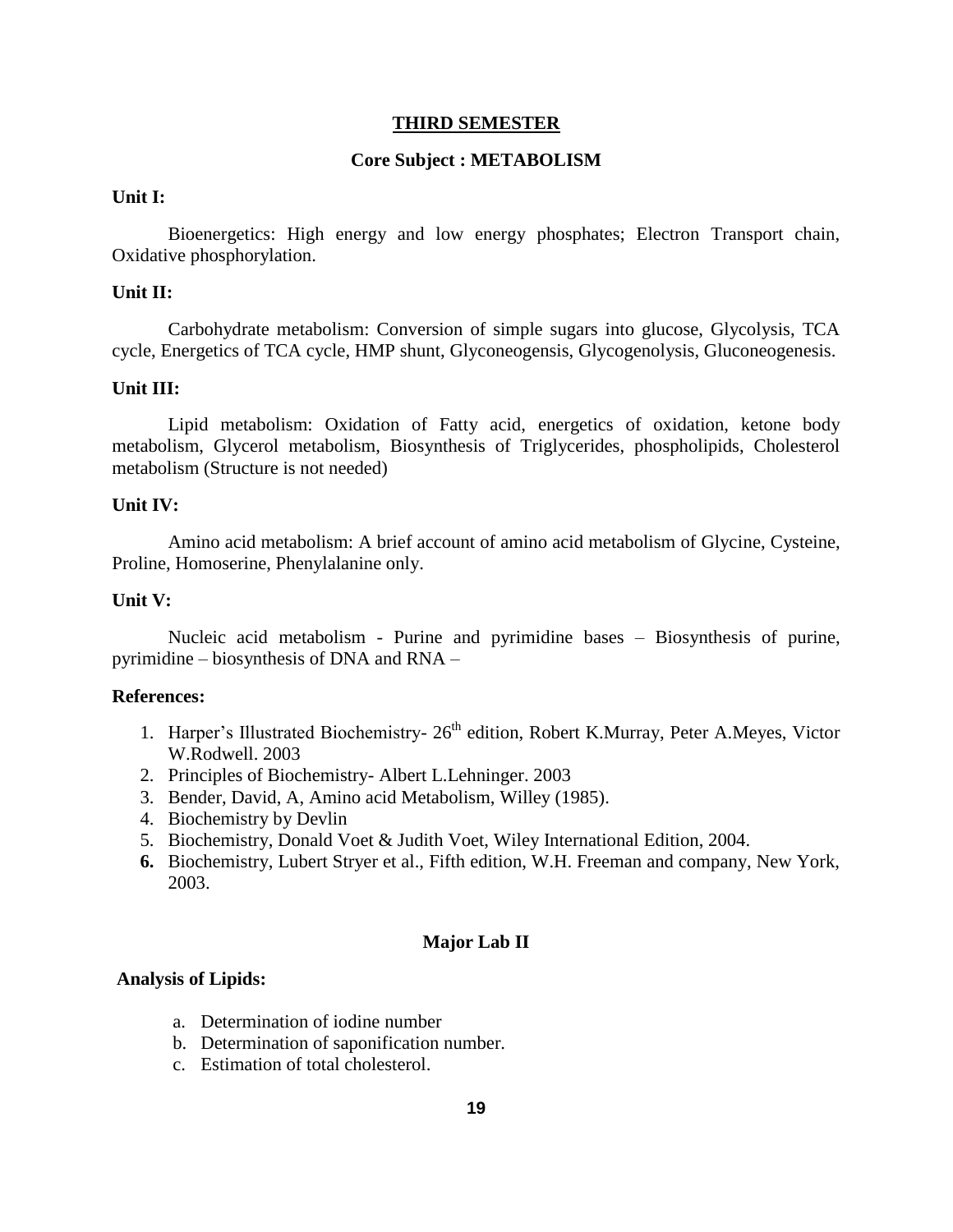#### **Analysis of Carbohydrates:**

- i. Estimation of glucose by (any two methods)
	- a. Phenol sulphuric acid method.
	- b. Anthrone method.
	- c. Benedict's method
	- d. Copper reduction method.
- ii. Estimation of pentose by Bial's method.
- iii. Estimation of fructose by Selivanoff's method.
- iv. Estimation of reducing sugar in a fruit.
- v. Estimation of lactose in milk.

#### **Proteins:**

- a. Protein determination- Lowry's method
- b. Protein determination Biuret method.

#### **Vitamins:**

- a. Determination of ascorbic acid (Colorimetry)
- b. Determination of Nicotinic acid.

## **Allied Subject: Chemistry-III**

#### **Chemistry Lab-II Common Syllabus**

### **Allied Subject: Biology-I**

### **Biology Lab.-I Common Syllabus**

### **Fourth Semester**

### **Core Subject: MICROBIOLOGY**

#### **Unit I:**

Organization and structure of microorganisms: General classification of microorganisms and their characteristics. Prokaryotic organization- cytoplasmic membrane and their functionsmesosomes. Cell wall- gram positive and gram negative reactions, capsules and slime layers-Flagella and cilia- bacterial chromosomes, Plasmids, ribosomes, reserved food endospore.

### **Unit II**:

Bacterial nutrition: Growth and reproduction- autotrophic and heterotrophic nutritionbacterial photosynthesis- Bacterial metabolism- fermentation: homo fermentative and hetero fermentative types- Binary fission- other modes of reproduction- Conjugation-Transformation- transduction- sporulation- kinetics of bacterial growth - normal growth curve.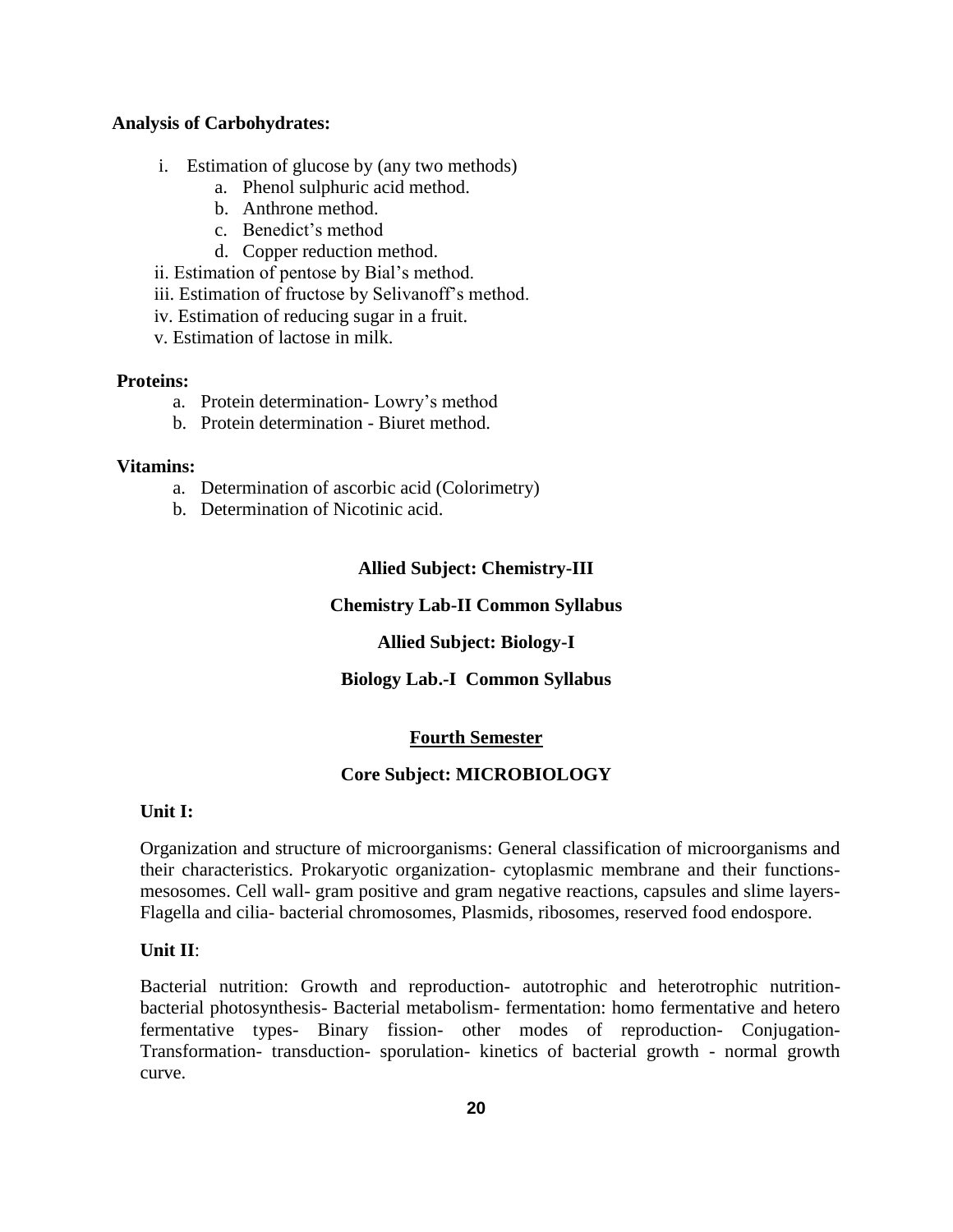## **Unit III**

Microscopy: Simple, compound microscope, light and dark field microscope, parts and their functions, resolving power, aperture, electron, phase contrast microscope and their applications.

## **Unit IV**

Applied microbiology: Food microbiology - food spoilage, food poisoning, food borne infection. Industrial microbiology - use of microbes in industries - ethanol, organic acid (lactic and citric), antibiotics (Penicillin and Streptomycin) production. Microorganism and milk - fermentation of milk, milk souring, proteolysis, alkali production, sweet curding, butyric acid fermentation.

## **Unit V**

Medical Microbiology: Pathogenesis and prevention of air and water borne diseases – Typhoid, Cholera, Dysentry, Diarrhea, hepatitis, amoebiosis, tuberculosis, pox diseases, diphtheria and poliomyelitis.

### **References:**

- 1. Microbiology A Human perspective, Nester, Roberts, Nester
- 2. Microbiology, Pelezar, Tata McGraw Hill company
- 3. Microbiology, 6/e Prescott, Harley and Klein, Tata McGraw Hill company 2006.
- 4. The Microbial world, Stanier, Prentice Hall
- 5. Microbiology, Tortora

## **Allied Subject**

## **Chemistry Theory-IV Common Syllabus**

### **Chemistry Lab.-II Common Syllabus**

### **Biology Theory-II**

### **Biology Lab.- I Syllabus will be as per the existing syllabus**

### **Part-V –Extension Activities**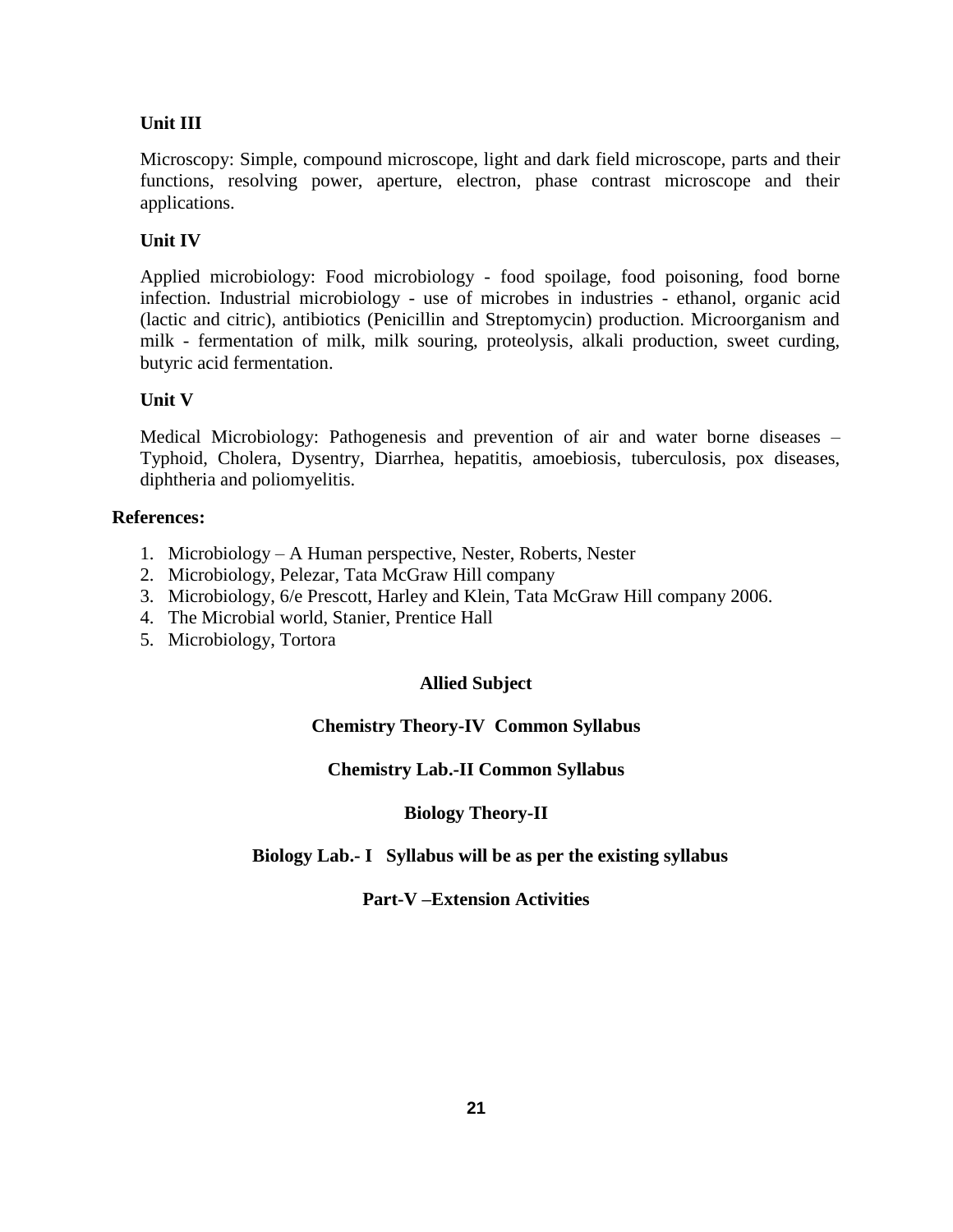## **FIFTH SEMESTER**

## **MOLECULAR BIOLOGY**

### **Unit I:**

Origin of Molecular Biology- Prebiotic origin of Biomolecules- Self replicating Biomolecules- Advantages of compartmentalization of Biomolecules.

## **Unit II:**

Chemical basis of hereditary- Nucleic acid as the genetic material - Chromatin structure and composition.

## **Unit III:**

Fundamentals of DNA structure and its replication – Types of DNA A, B and Z DNA- DNA damage-DNA repair-Introduction to Genetic code - molecular changes associated with Gene mutation

## **Unit IV:**

Transcription of RNA – Post transcriptional modification -Modulation of gene expression - Concepts of Operons-Inducers and repressors-Lac operon only.

## **Unit V:**

Translation process - tRNA, rRNA, mRNA and their roles-Post translational regulation -. Ways of gene transfer, transformation, transduction, conjugation.

### **References:**

- 1. The Biochemistry of the Nucleic acids, 9<sup>th</sup> edition, 1981, R.L.P.Adams, R.H.Burdon, A.M.Camphell, D.P.Leader, R.M.S. Smith Chapman and Hall.
- 2. Freifelder, D. Physical Biochemistry: Applications to Biochemistry and Molecular Biology  $(2<sup>nd</sup>$ ed) Freeman (1982).
- 3. Molecular Biology- Freifelder.
- 4. The cell & Molecular biology Geoffrey M. Cooper,  $2<sup>nd</sup>$  Edition, 2000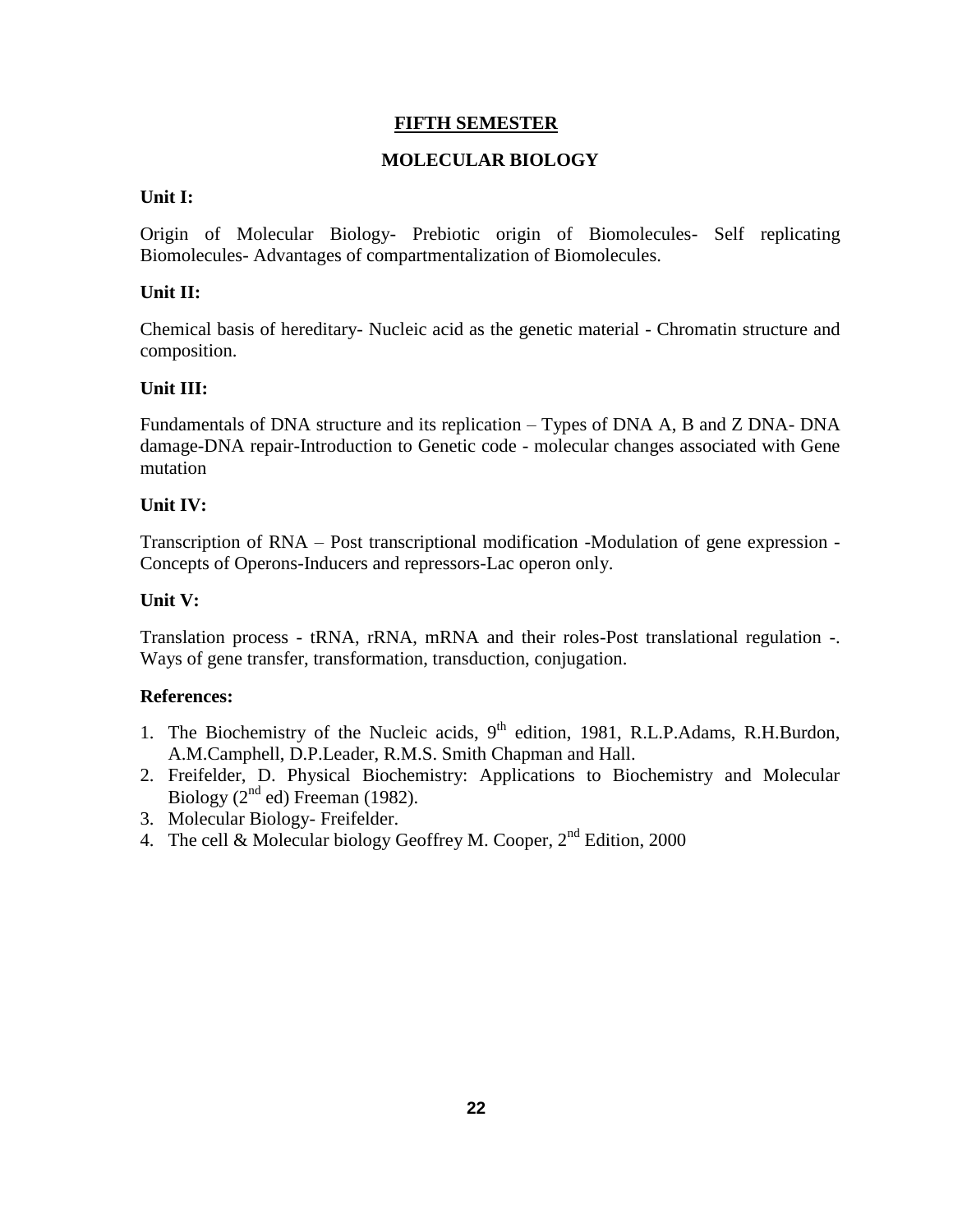## **Core subject : IMMUNOLOGY**

### **Unit I**

Definition: Immunity, host resistance, antigen, antibody, Leucocytes, lymphocytes etc., Principles of Innate and acquired immunity, Memory specificity - self/non self diversity introduction to cells and organs of the immune system.

## **Unit II**

Types of immunoglobulins - Ig M, Ig G, IgA, and Ig D, Ig E- structure of antibody molecule - IgG only .The nature of antigens- immunogen and hapten - T dependent and T independent antigens.

## **Unit III**

Antigen antibody interaction- agglutination-precipitation-immunodiffusionimmunoelectrophoresis-redioimmunoassay-immunofluorescence-complement fixation - ELISA- production of antisera- production of monoclonal antibodies..

## **Unit IV**

Blood group antigen- Rhesus-incompatibility-major histocompatibility complex-autoimmune disease-vaccines-immunodiagnostics.

### **Unit V**

Hyper sensitivity- types-mechanism-transplantation-graft rejection, tissue typing, immuno suppression, tumor antigen, cancer immuno therapy.

### **References**

- 1. Roitt, I M, 2005. Essential of Immunology, ELBS, Blackwell Scientific Publication.
- 2. Kuby, J.2004. Immunology V Edition.W.H.Freeman and company, NY.
- 3. Immunology-Tizard
- 4. Immunology- Eli Benjamin

## **Core Subject: PLANT BIOCHEMISTRY**

### **Unit I**

Introduction: Occurrence, classification, structure and function of naturally occurring pigments, Carotenoids, flavones, flavanols and chlorophylls.

## **Unit II**

Photosynthesis: Photosynthetic apparatus and photosynthesis pigments, Light and dark reactions of photosynthesis, C3, C4 and CAM plants - factors affecting photosynthesis, photorespiration.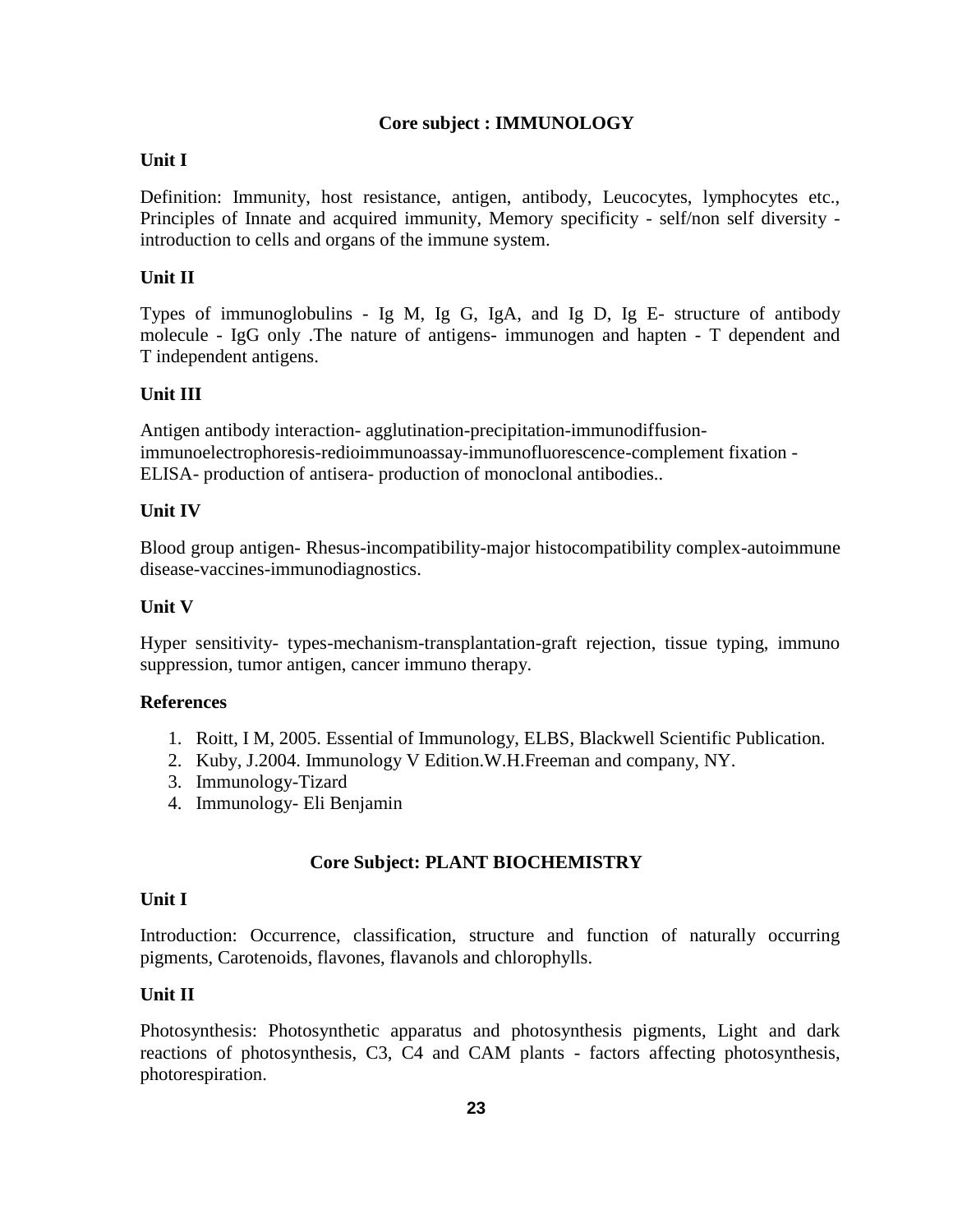### **Unit III**

Plant Nutrition: Essential mineral nutrients - function, effects of toxicity and deficiency, N2 cycle, N2 fixation - symbiotic and asymbiotic Nitrogen Fixation - Nitrogenase, nitrate assimilation - sulphur as a mineral nutrient, sulphate assimilation.

## **Unit IV**

Plant growth regulators: Normal growth hormones- Auxins, GA, Cytokinins, Ethylene and ABA - Synthetic growth hormones.

### **Unit V**

Physiology and reproduction: Brief account on physiology of germination- Dormancy-Photoperiodism- Vernalization. Plant tissue culture.

#### **References:**

- 1. Plant Biochemistry by Devlin and Witham.
- 2. Plant Biochemistry by Ross and Salisburry
- 3. Plant Biochemistry by Bonner and Varner, 3<sup>rd</sup> edition, Academic press.
- 4. Plant Physiology by Hopkins.
- 5. Plant Physiology, Noggle Fritz

#### **Allied : Biology Theory-III Common Syllabus**

### **Non-Major Elective-I: HEALTH AND HUMAN DISEASES**

#### **Unit 1:**

Introduction- importance of being healthy- nutrition- exercise causes of disease- environment – age – living conditions – Life style – obesity- BMI.

#### **Unit 2:**

Diseases – causes – symptoms- treatement of – heart diseases- jaundice- cancer-

#### **Unit 3**

AIDS- Nosocomical diseases- traveling disease- children and old age diseases – T.B- leprosy-Dengue- Bird Flu.

#### **Unit 4:**

Diseases prevention – healthy habits, disease prevention awareness- vaccination- immunization schedule-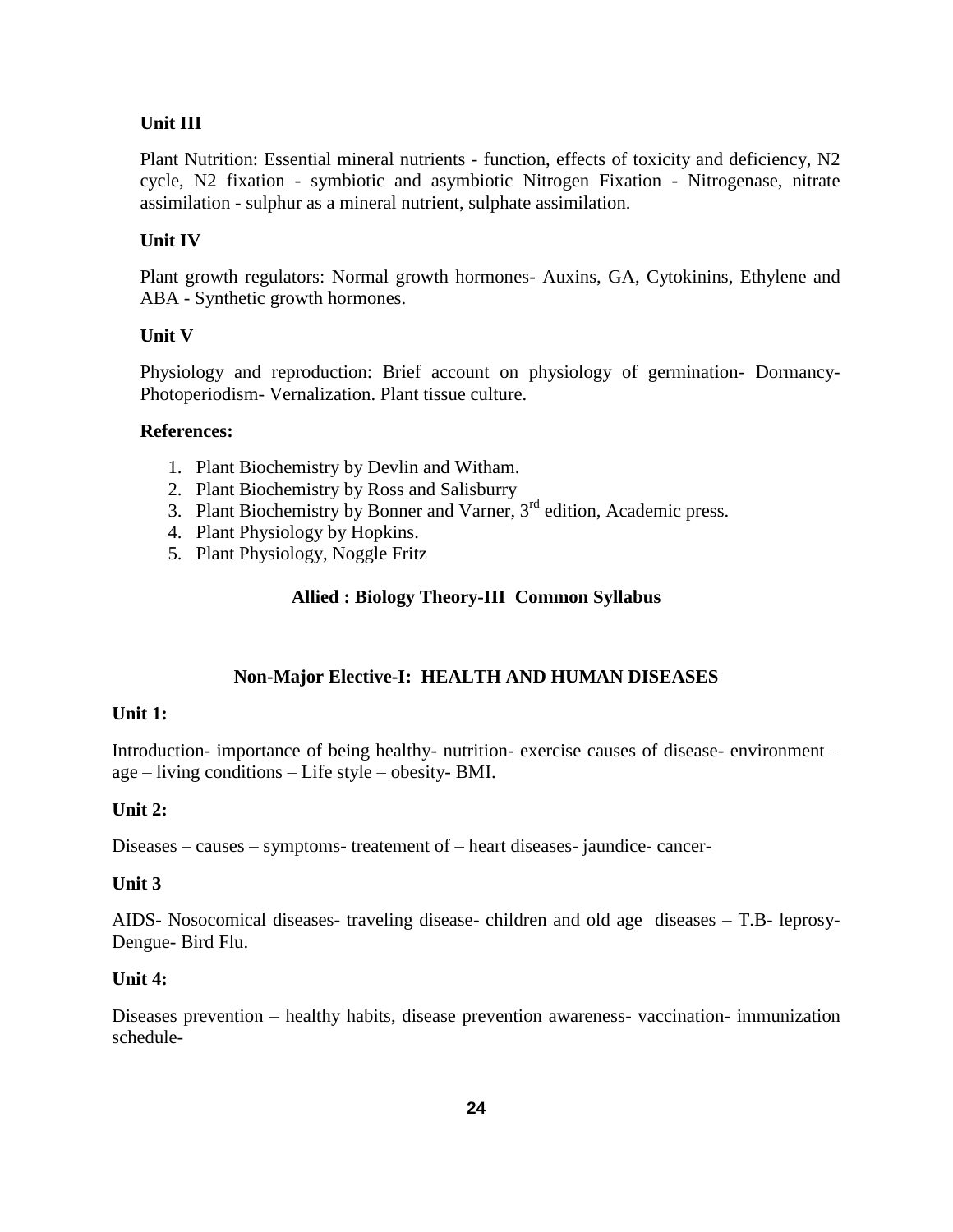#### **Unit 5:**

First aid measures- accident Care- Bleeding and Wound Care – Fractures and dislocations, electric shock burns – breathing emergency – Allergies- Pregnancy care.

#### **Reference:**

- 1. Microbiology Alcamo.
- 2. Biochemistry Thomas Devlin.
- 3. Fundamentals of Biochemistry A.C. Deb.
- 4. Clinical biochemistry- Chatterjee.
- 5. Kavanagh James " Emergency First Aid" Waterford Publisher
- 6. Kathen Handal- The American Red Cross First Aid and Safety Handbook

## **Skill Based Elective: MEDICAL LAB TECHNOLOGY**

#### **Theory**

#### **Unit I:**

**Blood of urine analysis:** Blood analysis – collection and preservation of blood- anticoagulantsnormal haematological values – prevention of clotting. Blood banking urine analysis- collection and preservation of urine. Macroscopic and microscopic examination of urine culture- chemical examination of urinary calculi.

### **Unit II**

**Mycology and Immunology:** Mycology - Introduction to common fungal disease – Investigation of fungal infections candiosis, Mycetomos, Cryptococcus.

### **Unit III**

Immunology – Collection and preservation of serum- Measurement of Antibodies, Agglutinations reaction, widals test, serological tests for syphilis- VDRL slide flocculation test, ELISA.

#### **Unit IV**

**Molecular Biology Techniques:** Plasmid Analysis- polymerase chain reaction for detection of diseses – sample processing for DNA extraction – DNA finger printing.

#### **Unit V**

Complete haemogram - grouping & "Rb" typing- Blood Bank Set up- Blood Collection Screening, Storage, Cross matching & Blood Transfusion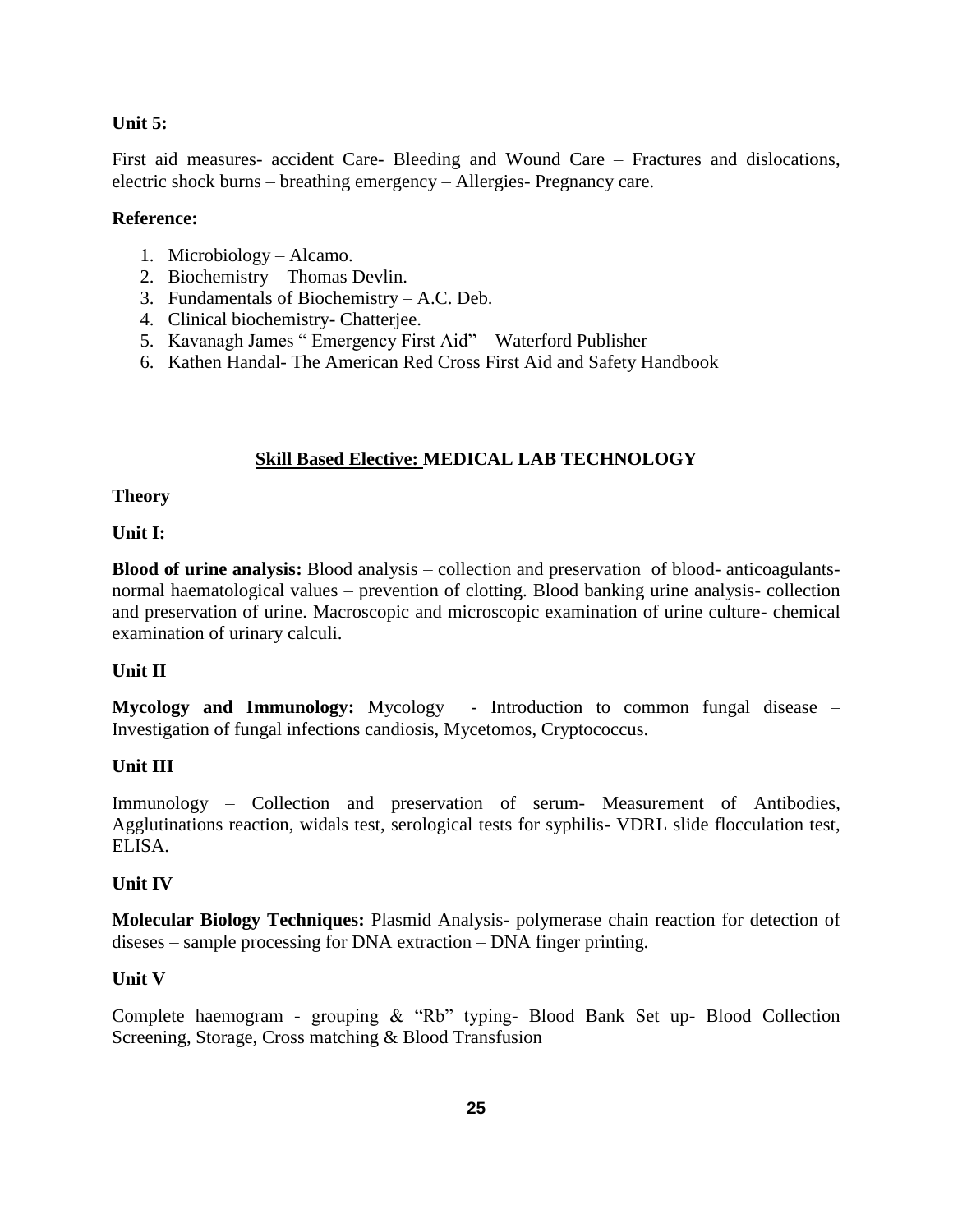### **Reference:**

- **1.** Clinical chemistry Teetz.
- **2.** Practical chemistry Varley.
- **3.** Medical lab technology M. Muckerjee.
- **4.** Immunologu Roit
- **5.** Molecular biology David frifelder.

## **BIOINFORMATICS**

## **Unit I**

Internet basics – Browsing – web – pictures-Videolinks- search tips and tricks-On line journals-Literature database- Pubmed- Agricola

## **Unit II**

Basic codes in Computing, computer networking and computer analysis, database management systems (DBMS) and it's applications.

## **Unit III**

Information networks: Internet, Web, HTTP, HTML and VRLS, EMB net, NCBI and virtual library.

## **Unit IV**

Commercial databases and software packages specializing in DNA analysis, internet packages BLAST & FASTA. Homology and diversity – evolutionary basis of sequence alignmentsearching for similarity.

## **Unit V**

Sequence analysis; Sequence databases, biological databases and protein & nucleic acid sequence analysis. GCG – Genetic Computation Group – Wisconsin package. Analysis Packages

## **References:**

- 1. Attwood, T.K and Parry –Smith, D.J. Introduction to Bioinformatics, Pearson Education Private Ltd., Singapore 2002.
- 2. Gribshow, Sequence Analysis, University Press. 2000
- 3. Introduction to Bioinformatics 2002. S.Sundarrajan & R. Balaji. Himalaya Publishing House, Mumbai.
- 4. Bioinformatics 2003. D.R.West Head. J.H.Parish and R.M.Twyman. VIVA Books Pvt. Ltd Chennai.
- 5. Bioinformatics a beginners guide, Jean-Michel Claverie, Wiley, 2004.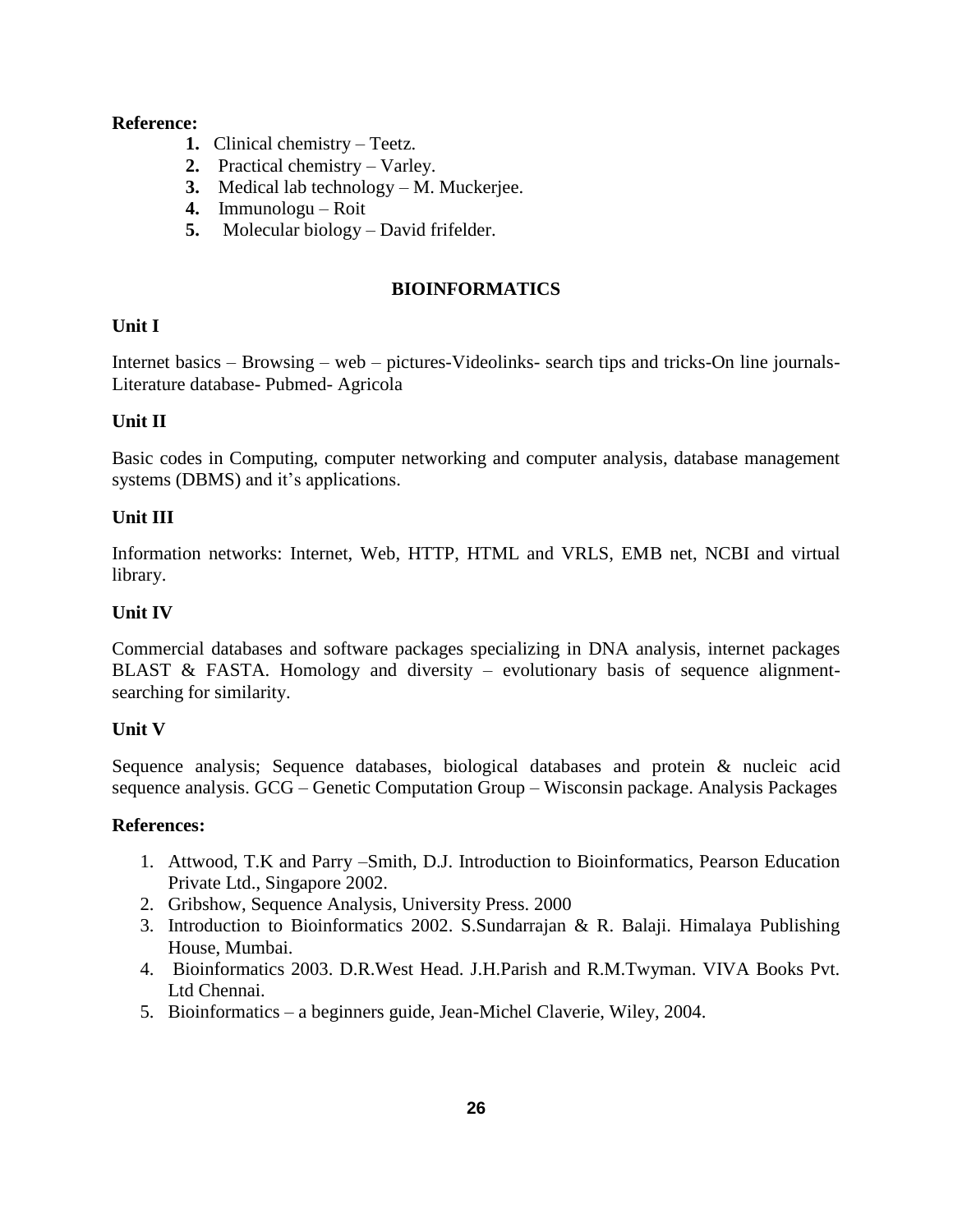### **SIXTH SEMESTER**

#### **Core Subject: BIOTECHNOLOGY**

### **Unit I**

Genetic Engineering – Introduction to gene cloning, restriction enzymes and mode of action, Types of cloning vectors, plasmid, cosmid, M13 phage.

#### **Unit II**

Plant Biotechnology – vector for gene transfer using Agrobacterium only, Transgenic plants, crop improvement.

#### **Unit III**

Animal Biotechnology – Genetic engineering in animals, Viral vector and Yeast vectors. Transgenic animals.

#### **Unit IV**

Microbial biotechnology – Bioprocess – Basic principles of microbial growth, types, design and operation of Fermentors, Oil spill clean by microbes, biodegradable plastics.

#### **Unit V**

Production of Novel proteins – Insulin – Interferons- vaccines- Gene therapy- Treatment of Various human disorders.

#### **References**

- 1. Biotechnology by P.K.Gupta.
- 2. Text Book of Biotechnology by R.C.Dubey,  $4^{\text{th}}$  edition, 2006
- 3. Recombinant DNA technology by Watson.
- 4. Biotechnology B.D.Singh,  $3<sup>rd</sup>$  edition, 2008
- 5. Principles of gene manipulation. An introduction to genetic engineering by Old and Primrose,  $6^{\text{th}}$  edition, 2004.
- 6. Biotechnology S.S. Purohit,  $3<sup>rd</sup>$  edition, 2008
- 7. Principles of Fermentation Technology P.F.Stanbury, A.Whitaker & S.J.Hall,  $2<sup>nd</sup>$  edition, 2007
- 8. Biotechnology by V.Kumaresan  $6^{\text{th}}$  edition, 2015.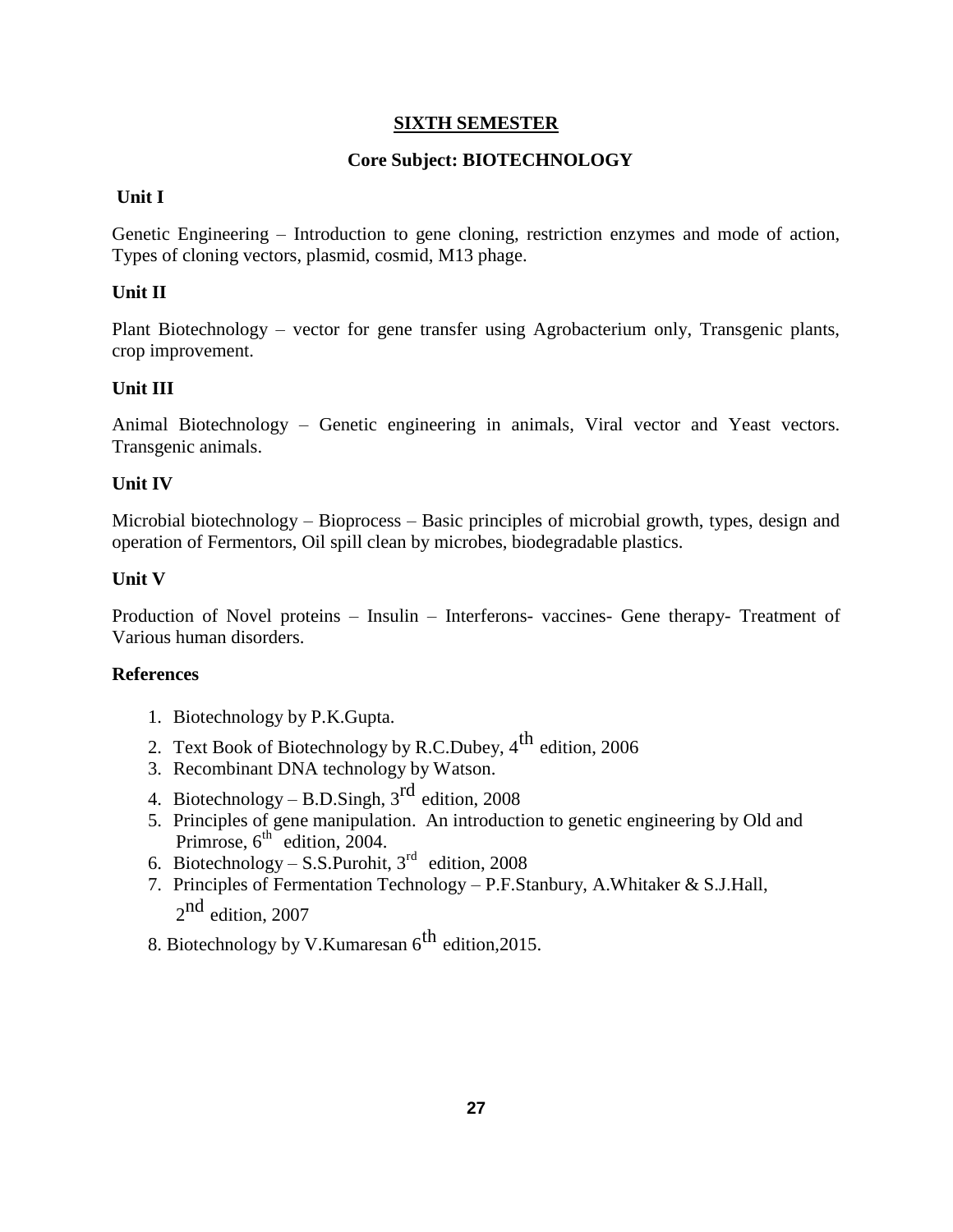## **CLINICAL BIOCHEMISTRY**

### **Unit I:**

Introduction: scope of clinical biochemistry- Development of clinical biochemistry. Laboratory investigation in Clinical Biochemistry - Evaluation of laboratory test - Normal range- system of international units- Techniques used in clinical assays.

## **Unit II:**

Disorders of Carbohydrate metabolism: sugar level in normal blood- Hypo and Hyperglycemia, glycosuria, obesity and Galactosemia. Glucose tolerance test- Inborn errors of carbohydrate metabolism.

## **Unit III:**

Disorders of lipid metabolism: hypo and hyper Lipoproteinemias, disorders of Triglycerides, Phospholipids and Cholesterol metabolism- Inborn errors of lipid metabolism.

## **Unit IV:**

Disorders of amino acid and protein metabolism: amino acid metabolism in starvation- disorders of Plasma proteins, urea, Uric acid, Creatinine, ammonia, Uremia, Urecemia and Porphyria-Inborn errors of amino acid metabolism.

### **Unit V:**

Disorders of Nucleic acid metabolism: Purine and Pyrimidine metabolism- Gout, LNS, Orotic aciduria, Xanthinuria.

### **References:**

- 1. Physiological Chemistry- Hawk's
- 2. Practical Clinical Biochemistry- Harold Varley, Fourth edition.
- 3. Clinical Biochemistry- Tietz
- 4. Biochemistry- Chatterjee.
- 5. Physiological basis for medical practice, Best & Taylor
- 6. Human Physiology, Guyton

### **Major LAB III**

### **1. Blood Analysis:**

- 1. Blood sugar Folin Wu method
- 2. Blood urea Urease method
- 3. Blood cholesterol- Ferric chloride method
- 4. Blood uric acid Molybdate method
- 5. Creatinine- Picric acid method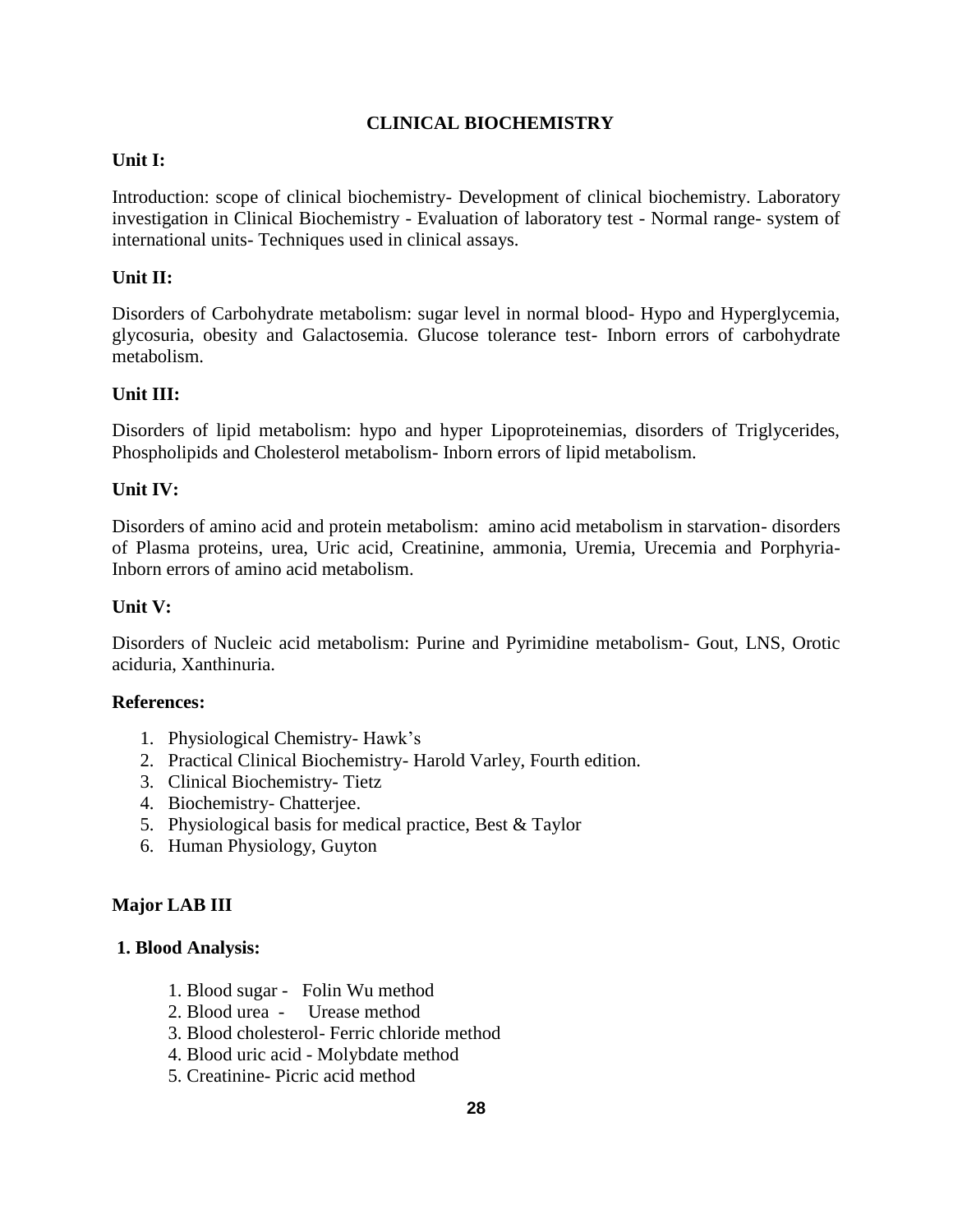- 6. Serum phosphorus
- 7. Estimation of haemoglobin
- 8. Blood Grouping ABO
- 9. Urine Deposits
- 10. Bleeding Time
- 11. Clotting Time
- 12. Prothrombin test

### **2. Urine analysis**

a. Qualitative analysis for urine (sugar, urea, uric acid & Creatinine)

### **3. Estimation of Any two enzymes**

- a. LDH
- b. Acid phosphatase
- c. Alkaline phosphatase
- d. SGOT
- e. SGPT
- f. Amylase
- g. Urease

### **Major Lab-IV**

- 1. Cleaning of glass wares
- 2. Preparation of simple culture media
- 3. Selection of suitable culture medium
- 4. Gram's staining, motility Hanging drop
- 5. Isolation of microbes serial dilution, streak plate technique
- 6. RBC, WBC count
- 7. ESR- Erythrocyte Sedimentation rate
- 8. Enumeration of E.coli in milk and ice cream
- 9. Water Quality analysis

## **Demonstration only**

- 1. Separation of aminoacids by Paper chromatography, TLC
- 2. Separation of proteins by SDS PAGE
- 3. Identification of nucleic acids by Agarose Gel Electrophoresis
- 4. Haemagglutination
- 5. Immunodiffusion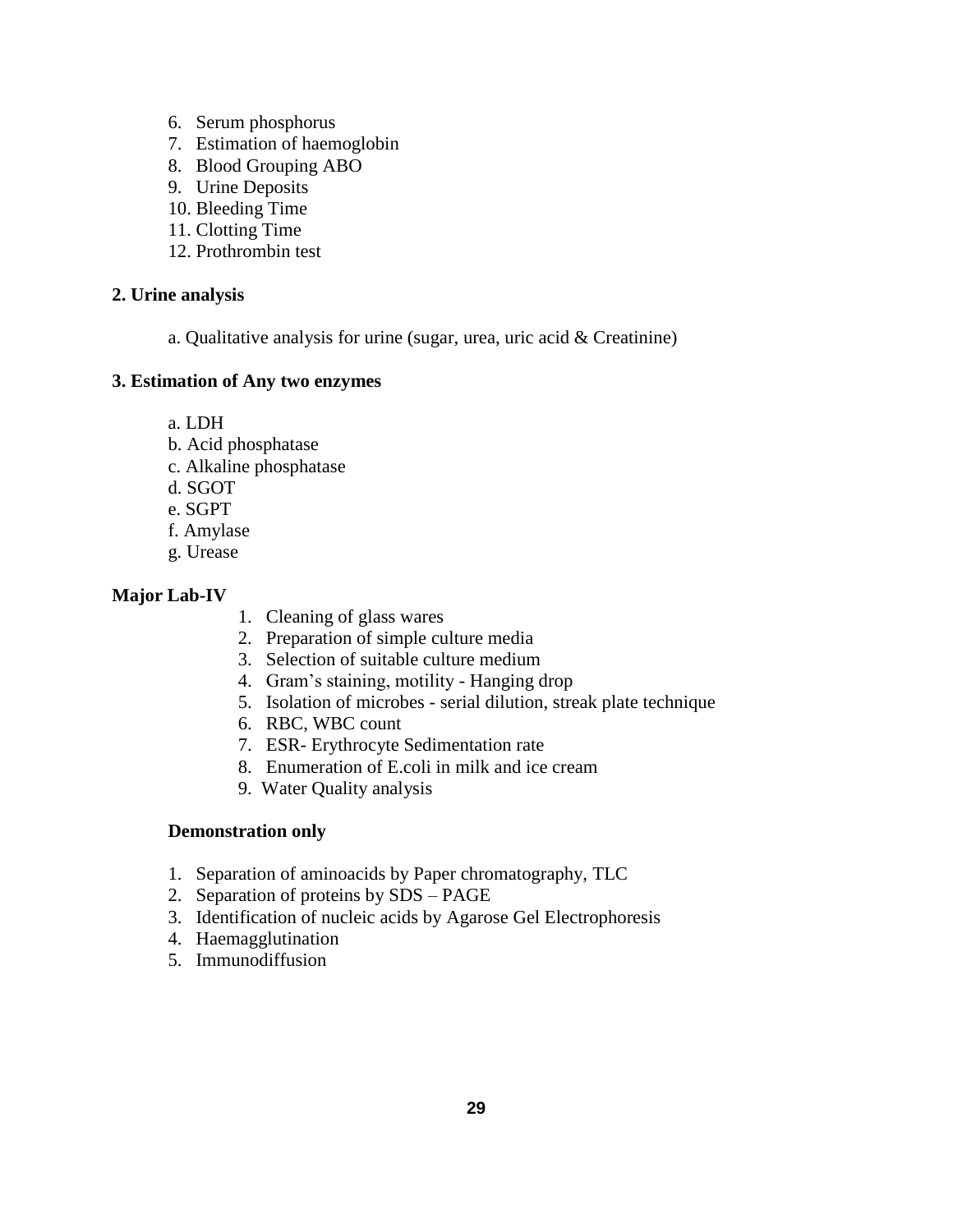### **ELECTIVE: FOOD TECHNOLOGY**

#### **Unit I**

**Cereals and Pulses:** Grain characteristics and plants products – wheat milling process – pasta – nolldles- baking process. Rice processing- quick cooking dals- fermentation and germination.

### **Unit II**

**Fruits and vegetables**: Structure, composition , physiological and biochemical changes during ripening, hardling and storage.

## **Unit III**

Processing of vegetables. Fruit processing- citrus juices, apple juices, slices. Grape juice and raisins. Squashes jams, ketchups.

### **Unit IV**

**Milk and Milk products:** Milk processing – pasturisation, homogenization, packing – fortified milk,skim milk- cream, butter, cheese, ice creams, khoa, paneer, yoghurt.

### **Unit V**

**Meat, fish, and eggs:** Aging, tenderizing, freezing- storage Fish preservation and processing-Dehydrated egg powder, frozen egg – egg storage.

### **Reference:**

- 1. Hand book on food biotechnology by NIIR Board, New Delhi.
- 2. Food processing and preservation- B. Sivasankar , Anna University, Chennai
- 3. Food and Nutrition- Swaminathan.

### **Allied**

# **Biology Theory-IV Common Syllabus Biology Lab-II Common Syllabus**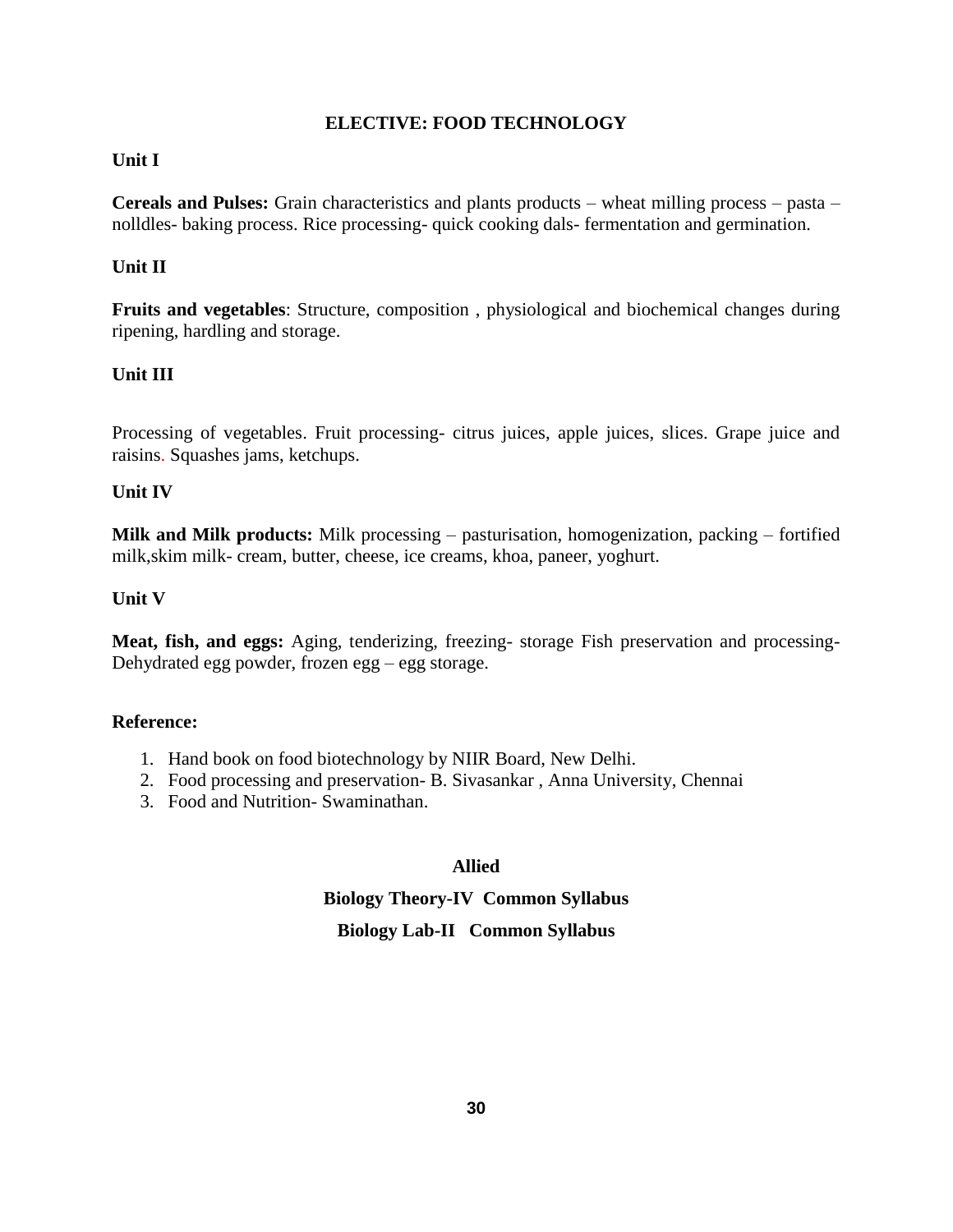### **SKILL BASED ELECTIVE: ENDOCRINOLOGY**

#### **Unit I**:

Introduction to endocrine system, Hormones- definition, classification, Mechanism of action of hormones, Class I and Class II hormone, role of second messengers in hormone action.

### **Unit II:**

Hypothalamus and pituitary hormones- Hypothalamic releasing factors, vasopressing and oxytocin. Biosynthesis, secretion, transport, regulation and biological effects of growth hormone.

### **Unit III:**

Biosynthesis, secretion, transport, regulation and biological effect of thyroid and parathyroid hormones, hormones of pancreas, mechanism of action insulin and glucagons.

### **Unit IV:**

Gastrointestinal hormones – Pepsin, gastrin, Secretin and Cholecytokinin.

#### **Unit V:**

Adrenal anatomy, Adrenal Steroids - Glucocorticoids and mineralo corticoids, Sex Steroids-Progesterone, Estrogens and Androgens

#### **Reference:**

- 1. Harpers biochemistry Murray et al.,
- 2. Principles of Biochemistry Smith et al.
- 3. William textbook of endocrinology Wilson and foster  $8<sup>th</sup>$  edition.
- 4. Human Biochemistry Frisell.

### **NON MAJOR ELECTIVE-II: HERBAL MEDICINE**

#### **Unit 1**

**Introduction :** Scope - Alternative systems of medicine – advantages – human system – herbals for human system – definition.

#### **Unit 2**

**Secondary metabolites** : Source- different types – action – medicinal plants – pharmacological action – toxicity.

#### **Unit 3**

**Herbal cultivation** : Plant – types - Methodology – marketing – economic potential – pharmacological companies – manufacture – patency – GATT- TRIPS- WTO.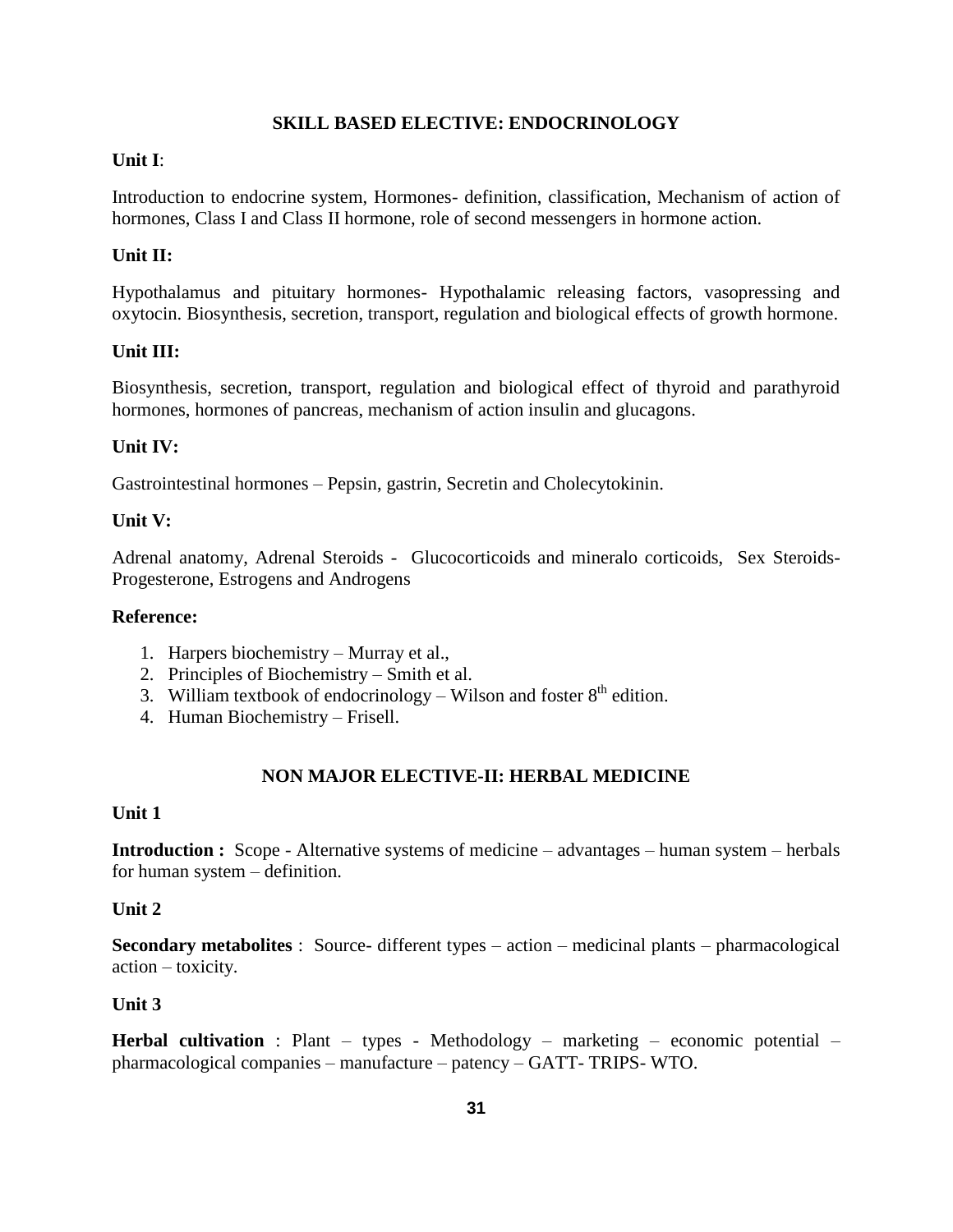### **Unit 4**

**Herbal gardening** : Types – methodologies – applications – home gardens – types – methodologies – application – home made remedies – herbal formulations- herbal physiotherapy.

### **Unit 5**

**Plant propagation** : Definition – types – grafting – endangered plants- need for conservation– techniques – tissue culture – requirements - techniques - Micro propagation.

### **Reference:**

- **1.** Biotechnology of Secondary metabolites K.G.Ramawat, J. M. Muritton.
- **2.** Indian medicinal plants Vol-I to Vol V :- A compendium of 500 Species Orient Longman
- **3.** Introduction to spices, plantation crops, Medicinal aromatic plants N.Kumar *et. al.,*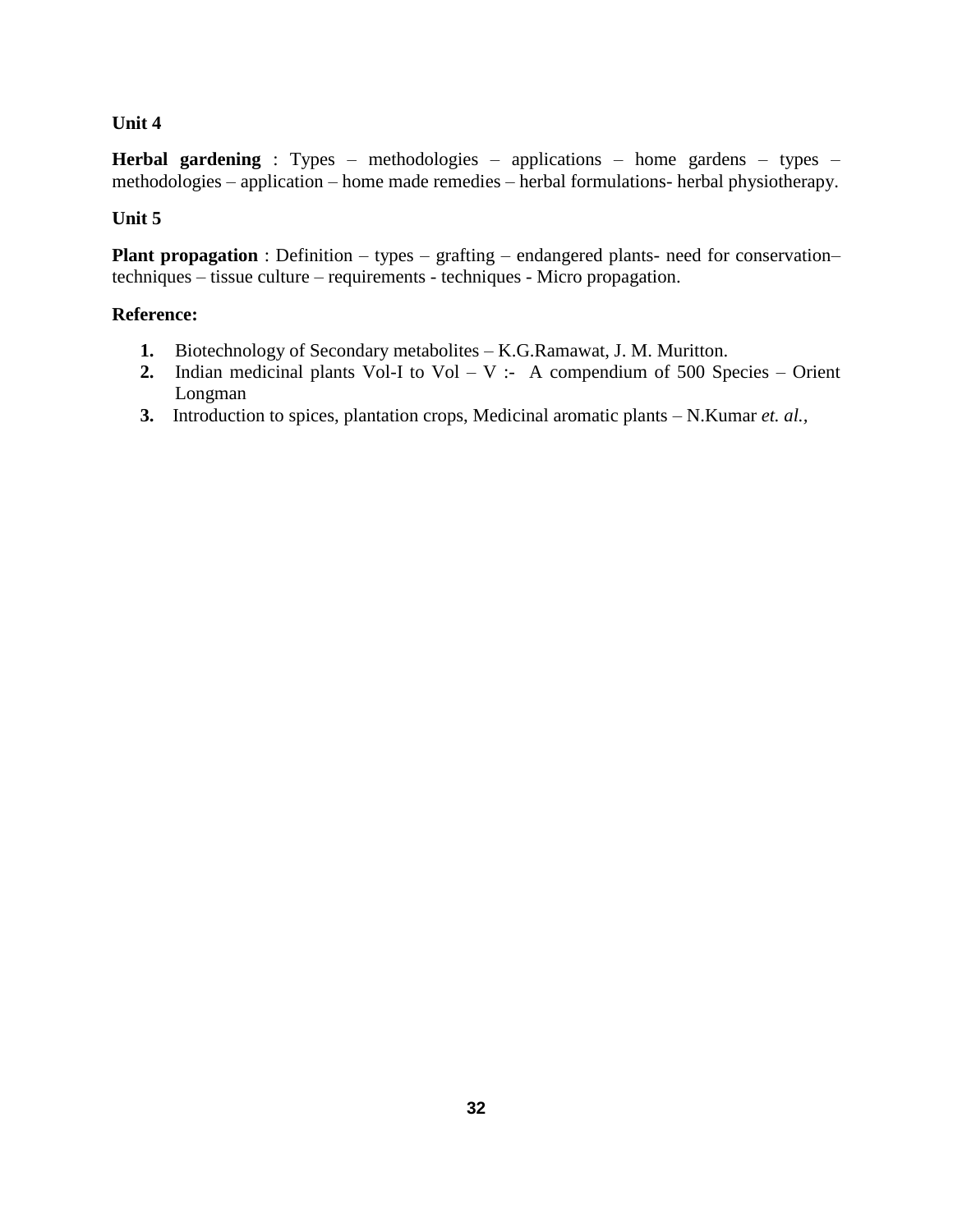*Placed at the meeting of Academic Council held on 26.03.2018*

## **APPENDIX – CE MADURAI KAMARAJ UNIVERSITY (***University with Potential for Excellence***)**

## **B.Sc. Ancillary Biology (Semester) (for Biochemistry, Microbiology and Biotechnology Majors)**

### **CBCS**

### **(With effect from 2018-19 onwards)**

### **Paper I GENERAL BIOLOGY Unit I**

Basics of classification: species, genus, family-Nomenclature-binomial system. Systems of classification-artificial, natural and phylogenetic; Bentham and Hooker system of classification of plants (Cohort level only). General classification of animals up to class level with examples as mentioned in practical syllabus-description for example is not required.

### **Unit II**

General characters and classification up to class level for the plant groups algae, fungi and Bryophytes. Type study (Development of sex organs need not be discussed).

Algae: *Sargassum*, Fungi: Yeast, Bryophytes: *Funaria*

### **Unit III**

General characters and classification up to class level for the plant groups Pteridophytes and Gymnosperms. Type study (Development of sex organs and anatomical aspects need not be discussed). Pteridophytes: Selaginella, Gymnosperms: Pinus – economic importance of gymnosperms. Angiosperms: description of a typical monocot and dicot flowers.

### **Unit IV**

Digestive, respiratory, excretory and reproductive systems in cockroach and frog.

### **Unit V**

Digestive, respiratory, excretory and reproductive systems in pigeon and man.

### **References:**

- 1. A.C. Dutta: **Botany for Degree Students,** Oxford University Press.
- 2. G.M. Smith: **Cryptogamic Botany, Vol. I & II,** Tata McGraw Hill.
- 3. W.T. Tailor and R.J. Wehe: **General Biology**, East West Press Pvt. Ltd.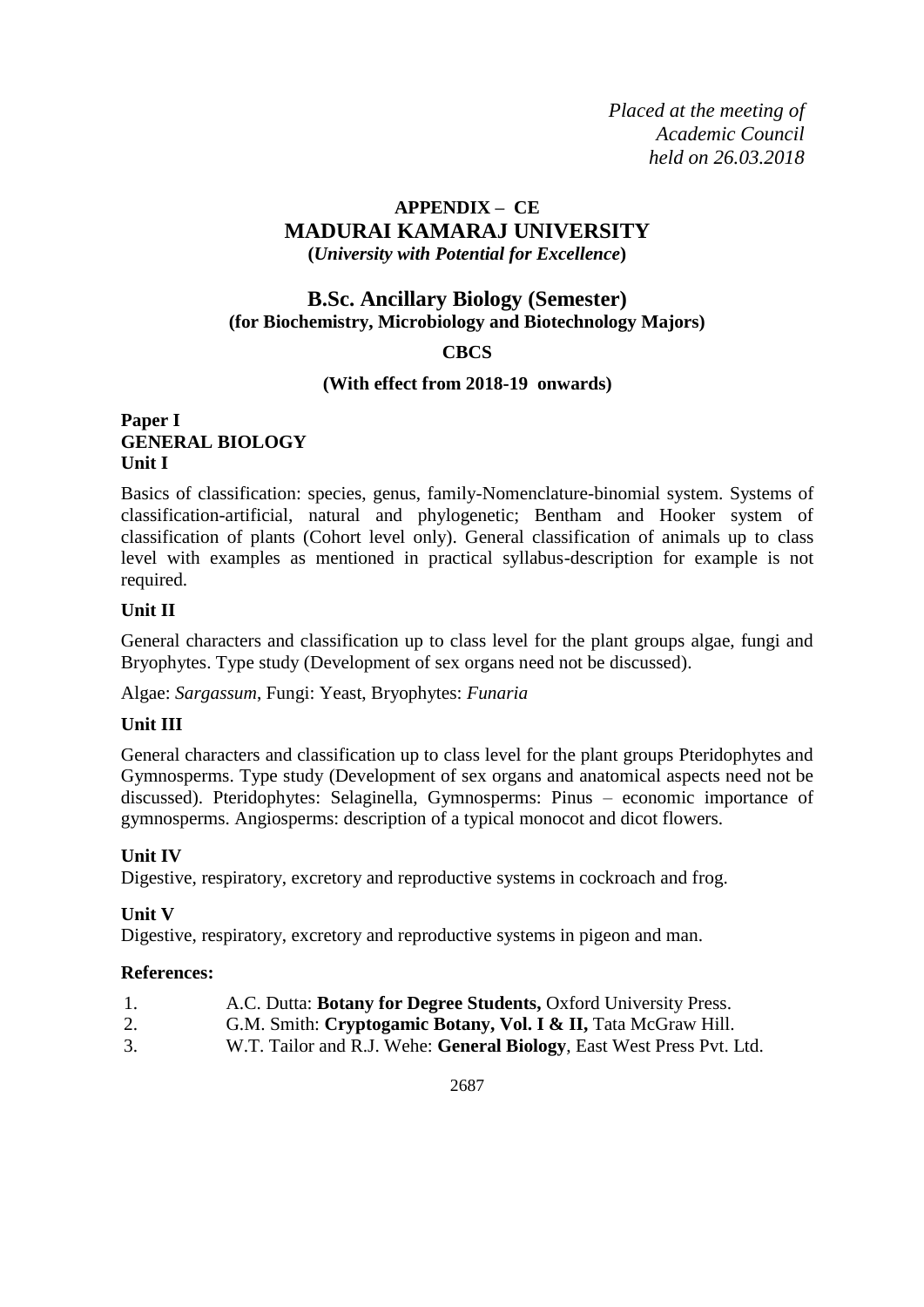- 4. E.L. Jordon and P.S. Verma (1995) **Invertebrate Zoology**, S. Chandra & Co., New Delhi
- 5. E.L. Jordon and P.S. Verma (1995) **Chordate Zoology**, S. Chandra & Co., New Delhi

**Practical**

**Botany -1**

- 1. Vegetative structure and reproducrtive structure in Sargassum, Yeast, Funaria, Seleginella and Pinus (section cutting of Sargassum and Sleginella, Pinus stem and needles)
- 2. Dissection and study of any available Monocot flower
- 3. Dissection and study of any available of Dicot flower

### **Zoology**

- 1. Cockroach external and digestive system and reproductive system
- 2. Forg external, digestive system, and urogenital system
	- a. Morphology of the following (spotters only) amoeba, Euglena, Hydra, Planaria, Liver Flukem Tania, Ascaris, earthworm, Prawn, Pila Starfish, Shark, Calotes, Pigeon and rat
- 3. A. Blood cells of man
- 4. B. Different types of muscles

## **Paper II Basic and Applied Ecology**

### **UNIT – I**

Ecosystem concept and flow of energy and nutrients:

Ecosystem concept – Biosphere and different ecosystems components of ecosystems- biotic and abiotic factors – Productivity – Primary and secondary – food chain and food web – Trophic relations within and between ecosystems – Ecological pyramids – energy flow through ecosystems – Biogeochemical cycles – Nitrogen and Carbon cycle. Water cycle in the biosphere.

### **UNIT – II**

Resource conservation:

Renewable and non-renewable energy resources solar and wind energy and their utilization. Aquatic resources: Fresh water and marine fish resources and their conservation. Terrestrial resources: forests and agriculture. Wildlife conservation: role of Sanctuaries and National parks. Resources and rural development: Science and Technology for human welfare.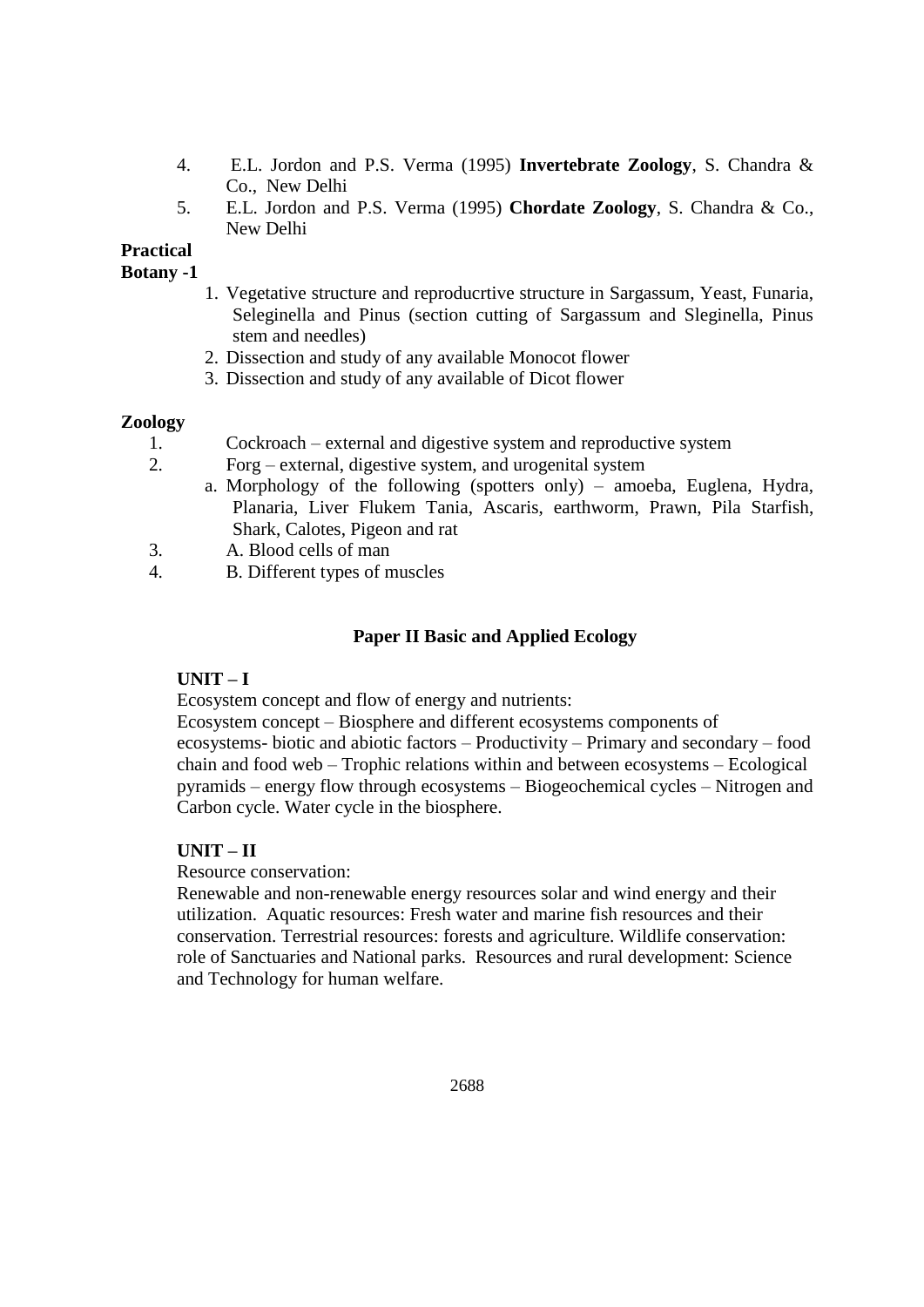## **UNIT – III**

Environmental pollution and management:

Causes and consequences of air, water, noise and radiation pollution. Pollution indicators – environmental pollution management - legislation – environmental education.

### **UNIT – IV**

Population Biology

Population parameters and their estimation – reproductive effort – Population growth models – species interaction and competition – population – regulation – density dependent and independent.

## **UMIT V**

Environmental Biology and its relevance to human civilization – Population explosion of man and its consequences – Man's interference with nature and its impacts – Deforestation and consequences – silent Valley project and Narmada projects as examples

#### **References:**

- 1. Dasamann, R., Environmental Conservation III ed
- 2. Kormondy, J. 1976. Concepts of Ecology III ed. Prentice Hall, Engelwood cliffs.
- 3. Odum, E.P. 1971. Fundamentals of Ecology, W.B. Sanders, Toppan Co.Ltd, Tokyo, Japan.
- 4. Ehrlich, P.R., J.P Holdreh and R.W. Holm, Man and the Ecosphere, 1989
- 5. Southwick, C.H. 1976. Ecology and Quality of our Environment, D.Van Nostrand Co. New York.
- 6. Verma. P.S., and V.K. Agarwal., 1995. Environmental Biology, s. Chand & Co., New Delhi.
- 7. Sharma, P.D. 2005. Environmental Sciences and Toxicology, Rastogi Publications Meerut.

### **Practicals:**

- 1. Study of vegetation by quadrat method
- 2. Estimation of dissolved oxygen in different examples
- 3. Estimation of salinity oxygen in different examples
- 4. Estimation of alkalinity oxygen in different examples
- 5. Soil testing for pH, alkalinity, nitrates and phosphates
- 6. Study of plant and animal adapatations Plants Hydrophytic adapatations and xerophytic adaptations Animals – Camoflague in animals (Chameleon, Stick insect, leaf insect, industrial melanism in moths etc.)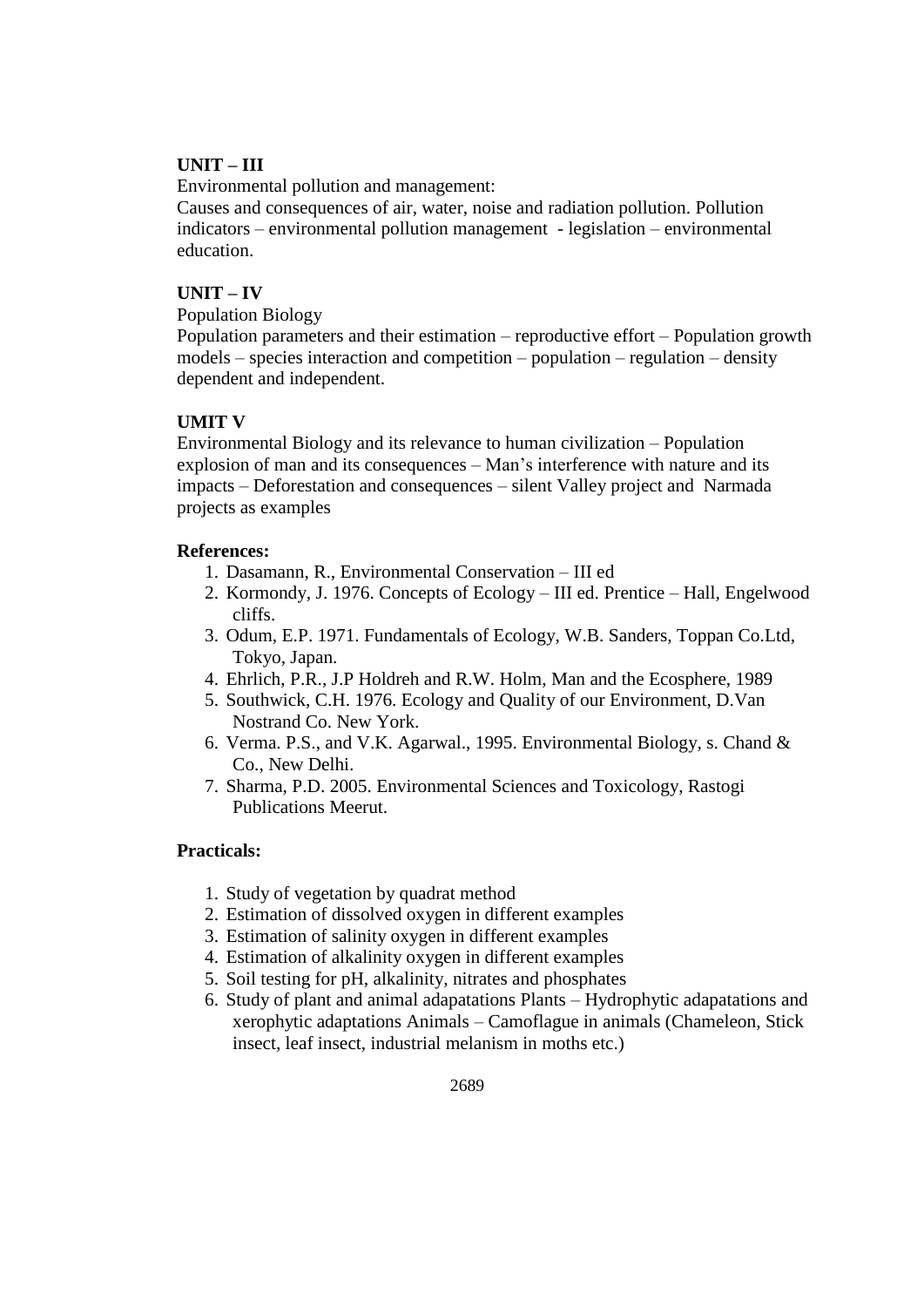## **Paper III – Biodiversity and Conservation**

### **UNIT I**

Biodiversity – introduction concept and scope of Biodiversity. Organization of Biodiversity research in India and in world.

## **UNIT II**

Levels of Biodiversity, Genetic, species and Ecosystem biodiversity Alpha, Beta and Gamma Biodiversity.

### **UNIT III**

Threats to Biodiversity; Loss of Biodiversity – causes and consequences: Hot spots; Mega diversity centers. Role of CITES and ICUN. Red data book categories.

## **UNIT IV**

Measures of Biodiversity – Diversity induces. Dominance and Evenness. Methods of studying Biodiversity (Brief account).

### **UNIT V**

Conservation of Biodiversity – Need for conservation – Methods of conservation in situ and Ex situ conservation. Cryopreservation and gem. Plasm conservation. Biosphere reserves National parks, Sanctuaries and sacred grooves.

### **References:**

- 1. An advanced book on Biodiversity Principles and Practice by K.V. Kirshnamurthy, 2003 – Oxford SIBH publishing co, pvt. Ltd., New Delhi
- 2. Biodiversity CPR Environmental Education center 2003, Chennai.

### **Practical:**

- 1. By using world and Indian map mark Biodiverstically important regions countries and centers.
- 2. Measuring Biodiversity Quardrat method using various indices and calculate dominance and evenness.
- 3. Collection of endemic plants and animals photos with information by using websites, journals, newspapers etc.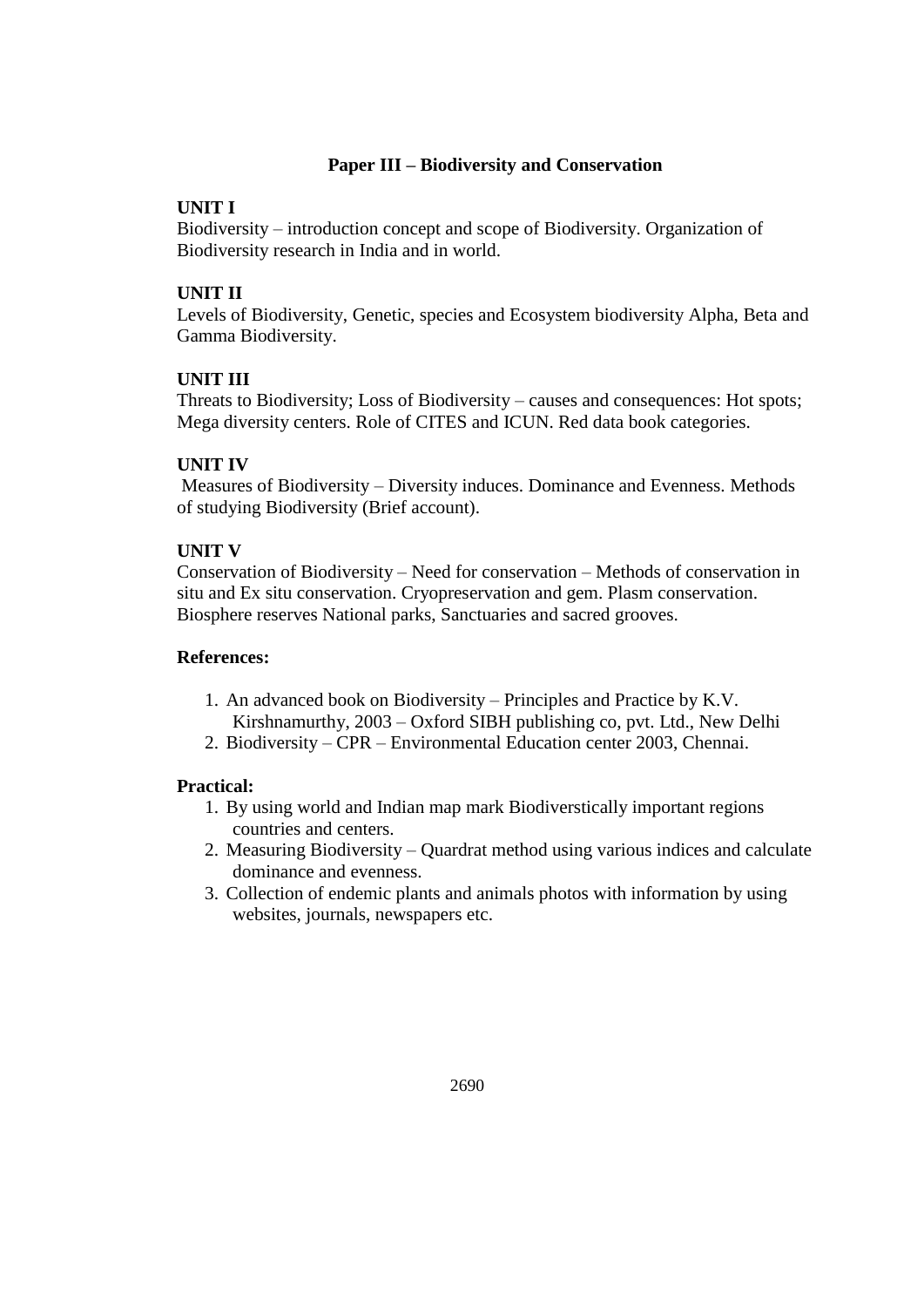## **Paper IV – Cell Biology**

## **UNIT I :**

Cell structure prokaryotic and eukaryotic plant and animal cells – structural features – a brief comparative account. Plasma membrane – Chemistry and ultra structure – Fluid Mosaic model: functions ( Brief account only). Protoplasm – Chemistry and organization – microtubules and microfilaments.

## **UNIT II:**

Organelles in Eukaryotes:

Lysosomes – Ulrastructure and functions, types – lysosomal enzymes, Ribosomes – ultrastructure and functions, chloroplast, ultra structure and chemistry, function mechanism of photosynthesis and generation of ATP to be explained briefly. Mitochondria – ultra structure and functions (brief account) semiautonomy of cell organelles.

## **UNIT III:**

Membrane systems in eukaryotes:

Endoplasmic reticulum and Golgi complex – structure, chemistry, origin and functions to be dealt with briefly. Nucleus – Nuclear envelope-structure chromatin Eu and Hetero chromatin, nucleosomes, chromosomes –Kinds, structure polytene chromosomes – Nucleolus structure and functions.

### **UNIT IV:**

Cell cycle mitosis and meiosis – stages and significance. Cell growth normal and cancerous.

### **UNIT V**

Microscopy:

Light and Electron microscope – a brief account, Subcellular fractionations, ultra centrifugation, differential and density and density centrifugation.Histochemical staining. Protein –mercuric bromophenol blue method (Maziaeal 1953, Ruthmann 1970). Lipid and lipoproteins – Sudan black B method Ruthmann 1970)